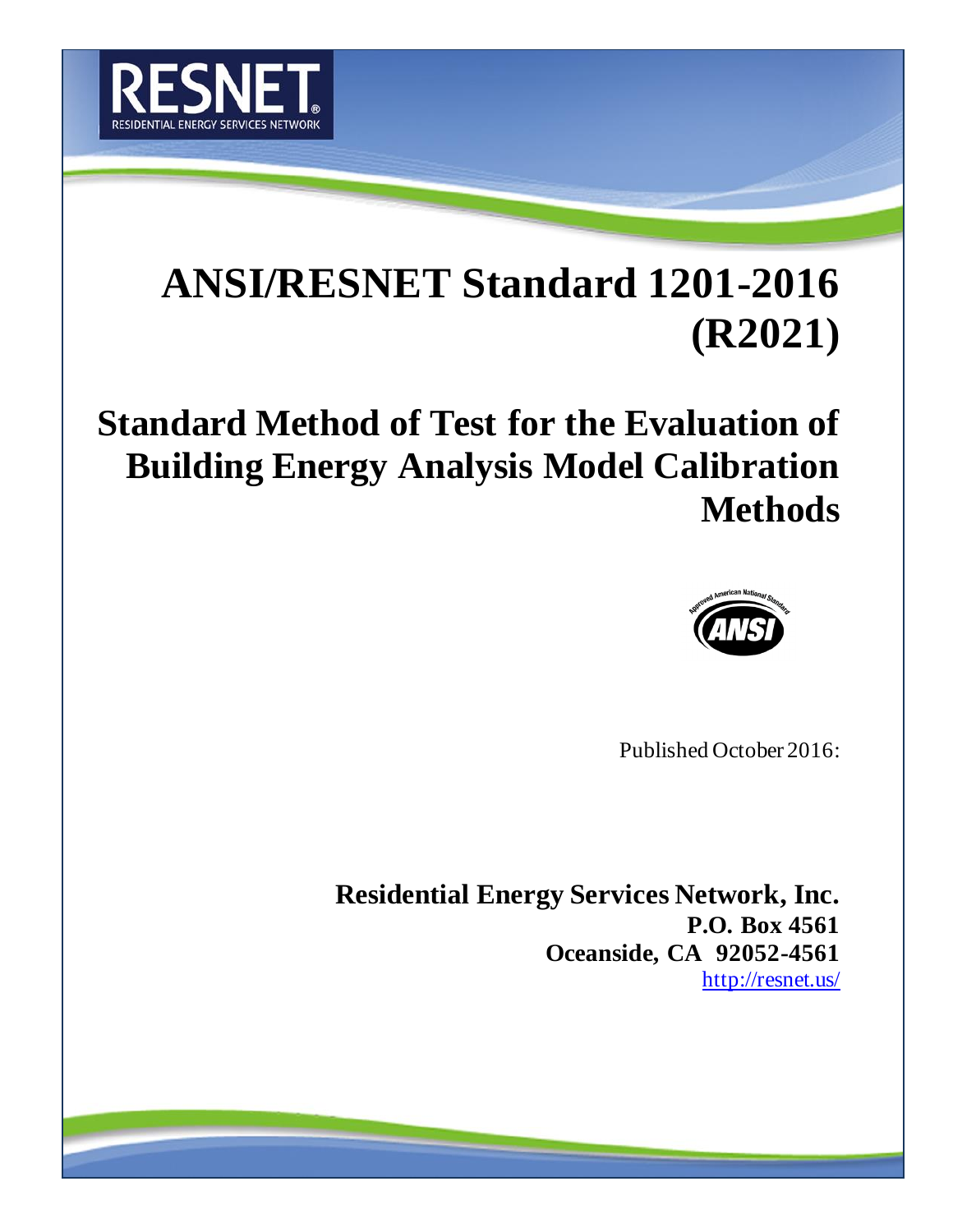#### **RESNET Standard 1201 Development Task Group**

Ron Judkoff, Chair Bruce Harley Ben Polly

Philip Fairey Ethan MacCormick Dave Roberts

#### **RESNET Standards Development Committee 300**

Brett Dillon, Chair\* Terry Clausing\* Philip Fairey\* Dean Gamble\* C.R. Herro\* Kristof Irwin\*

Kelly Parker\* Jim Petersen\* Dave Roberts\* Jerry Phelan\* Rebecca Troutfetter\* Iain Walker\*

*\* Denotes consensus body members of voting status when the document was approved for publication*

#### **RESNET Standards Management Board**

Philip Fairey, Chair Wes Davis Brett Dillon

David B. Goldstein Jim Petersen

Richard W. Dixon, *Manager of Standards*

*This Standard approved for publication on September 2, 2016, by the RESNET Standards Management Board.*

*ANSI Final Action October 14, 2016*

*ANSI Final Action on Reaffirmation December 17, 2021*

#### **SPECIAL NOTE**

This RESNET Standard is a voluntary consensus standard developed under the auspices of the Residential Energy Services Network (RESNET) in accordance with RESNET's *Standards Development Policy and Procedures Manual*, Version 2.1, August 25, 2017. Consensus is defined by the American National Standards Institute (ANSI), of which RESNET is a member, as "substantial agreement reached by directly and materially affected interest categories. This signifies the concurrance of more than a simple majority but not necessarily unanimity. Consensus requires that all views and objections be considered, and that an effort be made toward their resolution." Compliance with this standard is voluntary until and unless a legal jurisdiction makes compliance mandatory.

RESNET obtains consensus through participation of its national members, associated societies, and public review.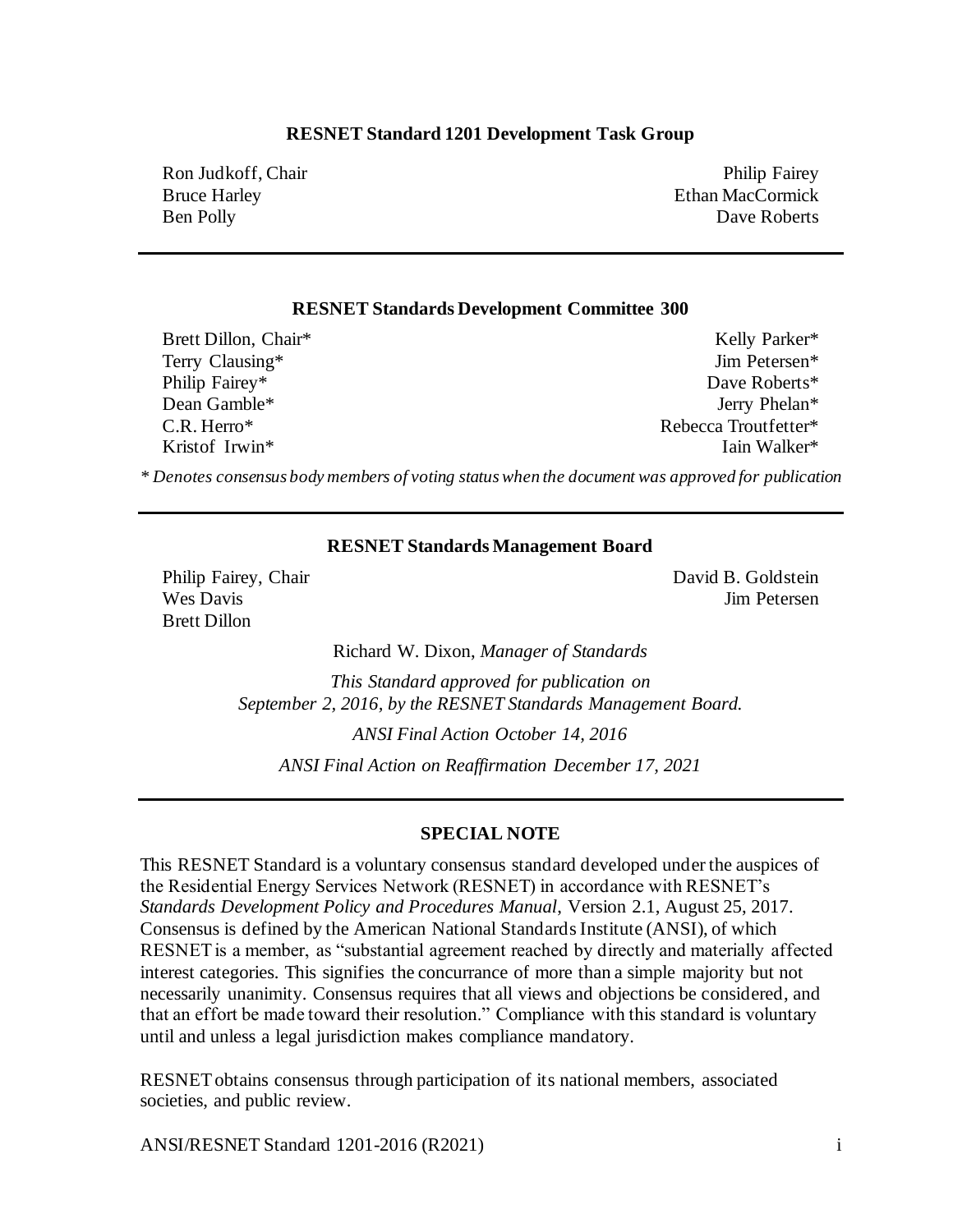This Standard is under continuous maintenance. In accordance with Section 10.9 of the *RESNET Standard Development Policy and Procedures Manual,* continuous maintenance proposals should be submitted to the Manager of Standards.

The Manager of Standards should be contacted for:

- a. Interpretation of the contents of this Standard
- b. Participation in the next review of the Standard
- c. Offering constructive criticism for improving the Standard
- d. Permission to reprint portions of the Standard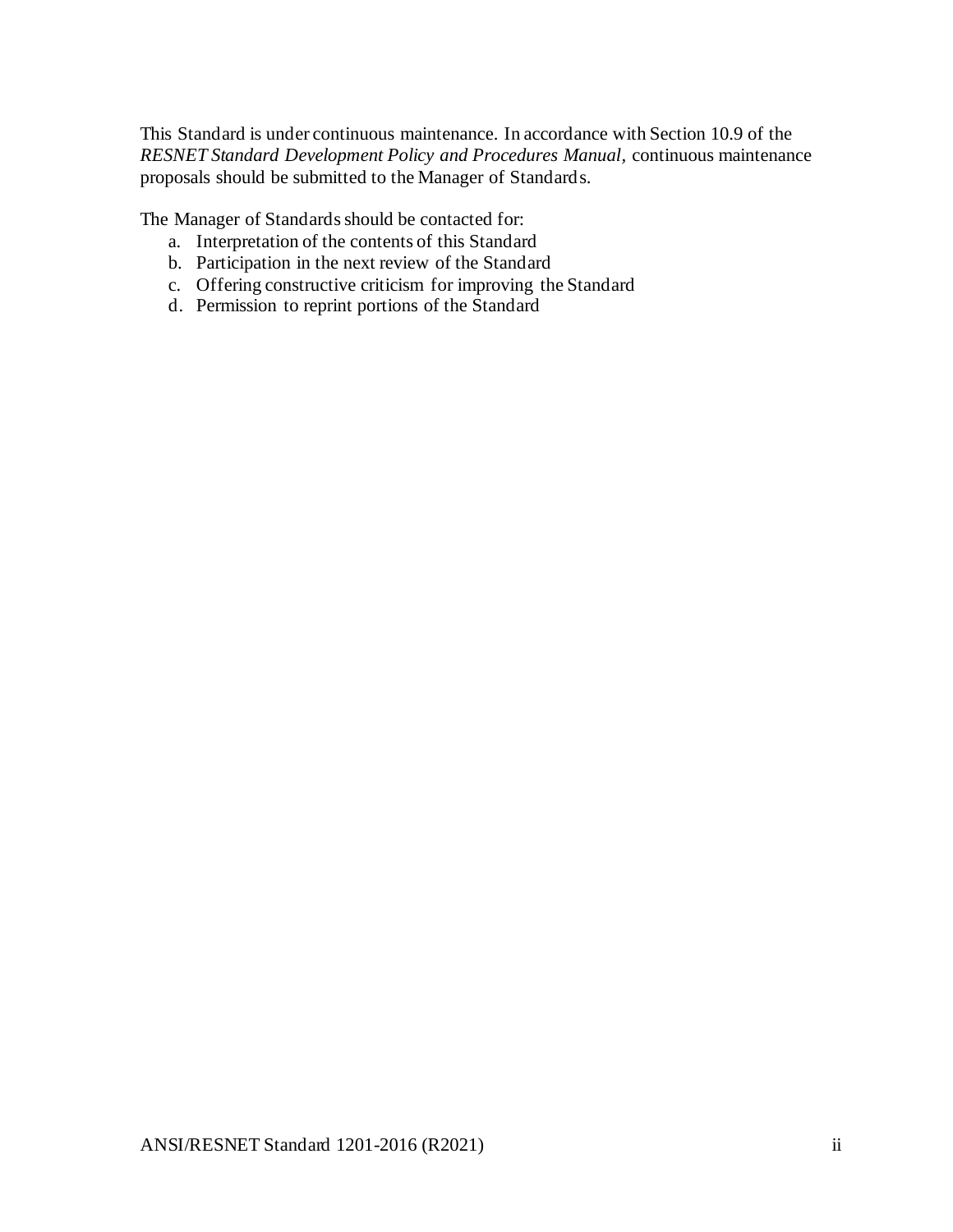# ANSI/RESNET Standard 1201-2016 (R2021)

## **Table of Contents**

| Appendix B. Testing Model Calibration Techniques Using Synthetic Data and the "Pure" |  |
|--------------------------------------------------------------------------------------|--|
|                                                                                      |  |
|                                                                                      |  |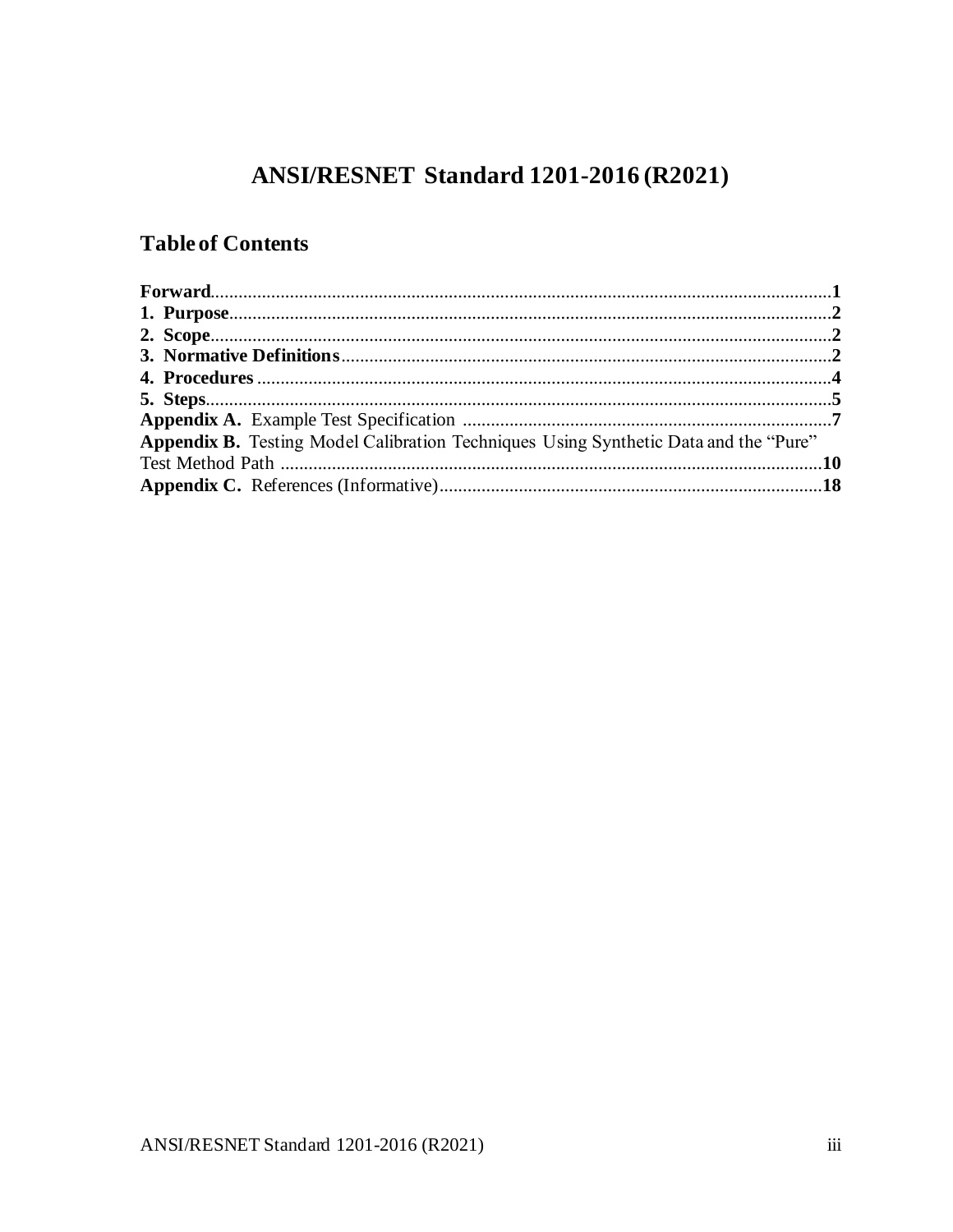# **ANSI/RESNET Standard 1201-2016**

# **Standard Method of Test for the Evaluation of Building Energy Analysis Model Calibration Methods**

#### **Forward** (Informative)

This standard presents an analytical method of test for evaluating Model Calibration Methods. The basic concepts for this method are:

- A building energy simulation program is used to generate pre- and post-retrofit energy consumption data as a synthetic surrogate for data that could be measured in a real building (typically obtained from utility bills).
- The same simulation program that generates the surrogate measured consumption data is used in conjunction with a calibration technique to produce calibrated and non-calibrated energy consumption data.
- The calibration technique is evaluated by comparing the calibrated and noncalibrated consumption data to the surrogate measured consumption data along with other metrics.

The test method is useful in several ways including a) testing a single Calibration Method to see how well it works under a variety of test conditions, b) testing several Calibration Methods to determine under what test conditions each is best, c) investigating how much, and what kind, of informational content is needed in the synthetic data to achieve good calibrations with different Calibration Methods (e.g. monthly vs daily vs hourly data and availability of different types of sub-metered or disaggregated data), d) testing with various amounts and kinds of "noise" in the synthetic data, and e) diagnostic testing.

The test method allows users of the standard to construct their own test cases and specifications. However, to avoid the work of creating new test cases, a set of tests and specifications is available from several studies known as the National Renewable Energy Laboratory (NREL) BESTEST-EX reports (Judkoff et. al. 2010, 2011a, 2011b. Information on how to use the BESTEST-EX test specifications is given in informative Appendix A.

A more complete explanation of the test method, its metrics, and its uses is given in informative Appendix B.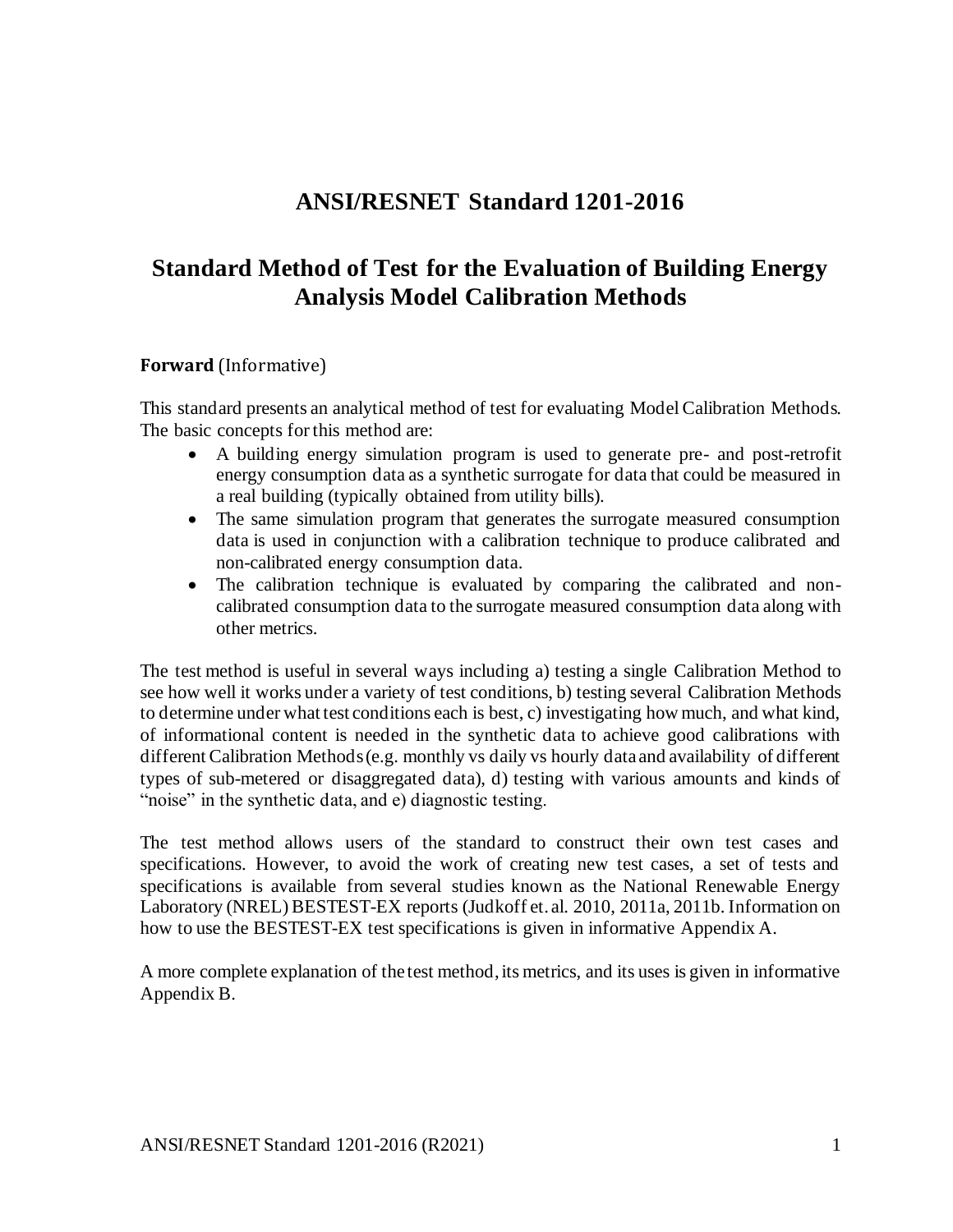# **Standard Method of Test for the Evaluation of Building Energy Analysis Model Calibration Methods** (Normative)

- **1. Purpose.** This standard specifies a method of test for evaluating Calibration Methods that are used to reconcile building energy Models with measured energy consumption data.
- **2. Scope.** This standard test procedure applies to Calibration Methods used with computer programs that predict the Energy Performance of buildings.

## **3. Normative Definitions. 1,2**

*Absolute Input*: An input related to the retrofit that replaces a Base-Case Model input (see Relative Input).

*Approximate Input*: An input that has been determined to be uncertain and sensitive.

*Approximate Input Range*: Defined range of input value uncertainty for a given Approximate Input.

*Automated Calibration Technique*: A calibration technique that would not be helped by Non-Permissible Data.

*Base-Case Model*: The Model of the building before any retrofits are applied.

*Calibrated inputs*: Inputs that have been determined by fitting to synthetic energy use output data generated with the Explicit Model.

*Calibrated Model*: The simulation Model that contains the Calibrated Inputs.

*Calibrated Results*: Output from the Calibrated Model.

*Calibration Method*: A technique or procedure that attempts to improve energy-related predictions by utilizing existing energy-related building performance data.

*Calibrator*: The individual human, team, or Automated Calibration Technique that will perform the calibration.

<sup>1</sup> Informative note: Definitions in the Informative Definitions section in Appendix B shall not be used in the normative parts of this standard. The Informative Definitions section contains explanations, examples, and synonymsto afford the reader understanding and insight into the normative definitions and procedures. <sup>2</sup> Informative note: Italics designate a term that is defined in the Normative Definitions section.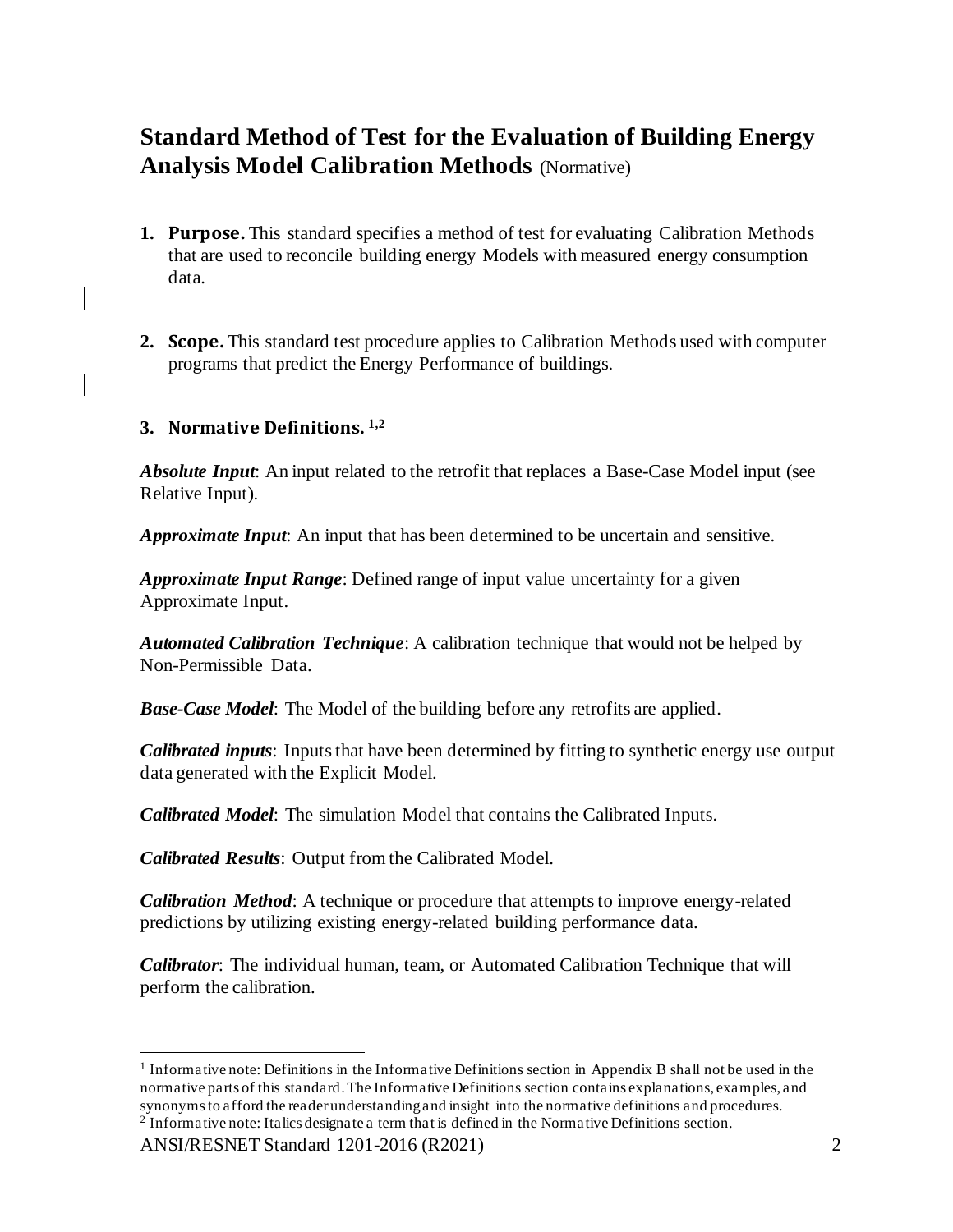*Energy performance*: The outputs or results, generated during execution of the tests, that quantify the energy-related performance of the test case buildings.

*Explicit Input*: An input value selected from within a defined range of uncertainty (see Approximate Input Range).

*Explicit Model*: The simulation Model that contains the Explicit Inputs.

*Explicit Results*: Output from the Explicit Model.

*Model*: For purposes of this document, a Model is 1) that part of a building energy simulation Tool that contains the inputs and is used during execution of a simulation run; and/or 2) the mathematical and computer code representation inside a building energy simulation Tool of a physical phenomenon.

*Nominal Input*: The input value that would be assumed if no calibration were performed.

*Nominal Model*: The simulation Model that contains the Nominal Inputs.

*Nominal Results*: Output from the Nominal Model.

*Non-Permissible Data*: Data that shall not be known or used by the Calibrator and includes all data which has not been defined as Permissible Data.

**Permissible Data**: Data types and frequencies which have been defined at the beginning of the test procedure by the Test Designer as allowed to be known and used by the Calibrator.

*Post-Retrofit Model*: The Base-Case Model that has been revised to include individual or combined packages of retrofit measures.

*Pre-Retrofit Model*: The Base-Case Model.

*Reference Results*: The outputs or results from the Explicit Model.

*Relative Input*: an input related to the retrofit that adjusts a Base-Case Model input (see *Absolute Input*).

*Savings*: (pre-retrofit Energy Performance) – (post-retrofit Energy Performance)

*Synthetic Energy Performance Data*: Energy Performance data generated with the Explicit Model.

*Synthetic Utility Bill Data*: Base-Case Energy Performance data generated with the Explicit Model.

*Test Designer*: Individual or team that designs the test and specifies which data shall be Permissible Data, the Test Metrics, and units that shall be used to evaluate the test results.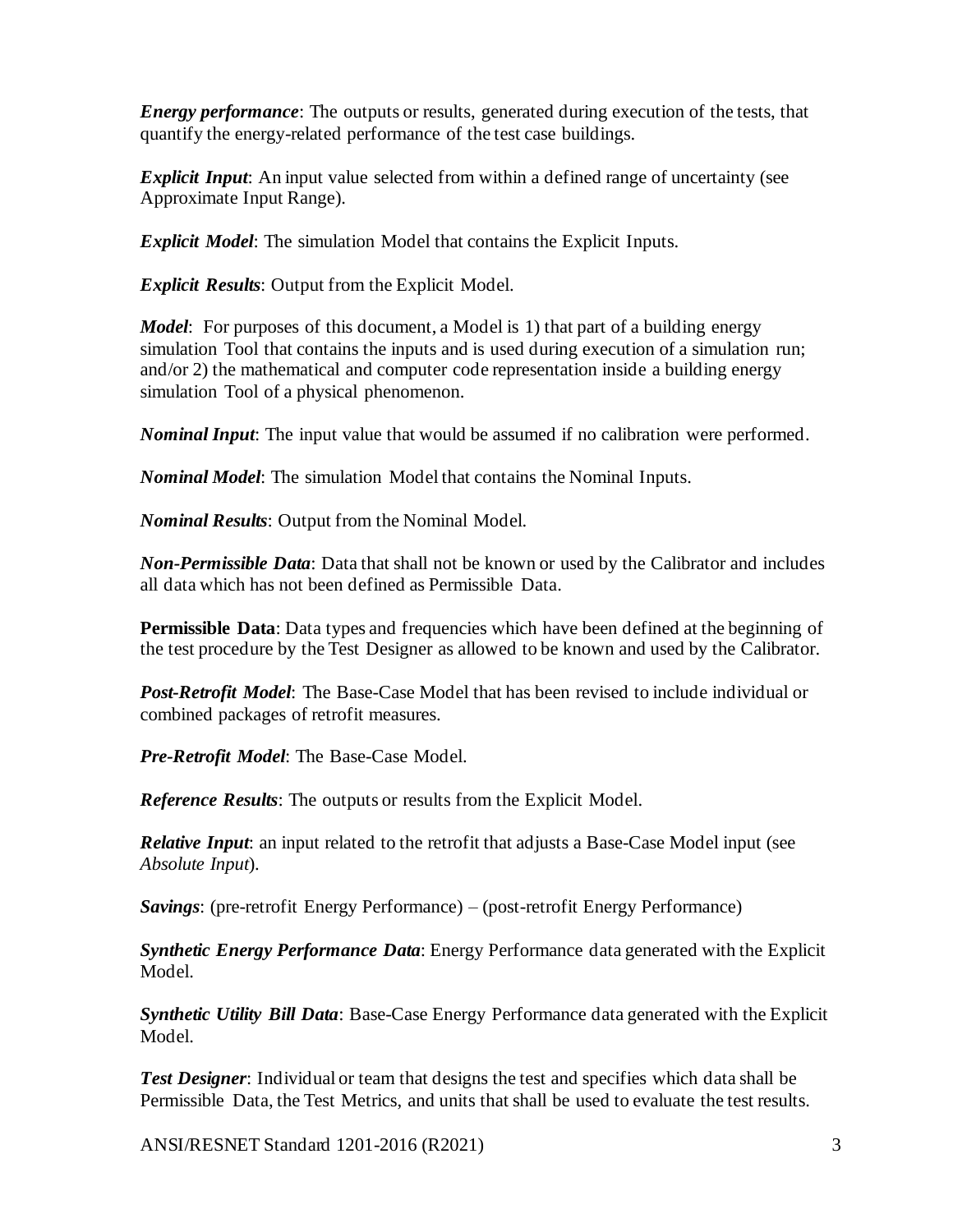*Test Metrics*: An evaluation basis for the test results that shall be defined by the Test Designer and shall at least include: a) a "goodness of fit" comparison between the Synthetic and Calibrated Pre-Retrofit building Energy Performance data (for Calibration Methods that produce a Pre-Retrofit Calibrated Model), b) a comparison between Explicit and Calibrated Input values (for Calibration Methods that calibrate inputs), c) a comparison between the Explicit and Calibrated Post-Retrofit Savings (applicable for all Calibration Methods), and d) a comparison between the Explicit and Calibrated Post-Retrofit building Energy Performance data (for Calibration Methods that produce a Post-Retrofit Calibrated Model). The types, frequencies, and mathematical relationships of the Test Metrics shall also be defined by the Test Designer.

*Tool*: The building energy simulation computer program that contains the Model.

#### **4. Procedures.**

- **4.1.Rule 1**. The Calibrator shall only know and use Permissible Data.
- **4.2.Rule 2.** The simulation Tool and modeling algorithms used for generating Nominal Results*,* Explicit Results*,* and Calibrated Results shall be the same.
- **4.3.Rule 3.** The simulation Tool and modeling algorithms used for generating Pre-Retrofit Model and Post-Retrofit Model results shall be the same.

#### **4.4. Rule 4.**

- **4.4.1.** The inputs in the Nominal Pre-Retrofit Model shall be the same as the inputs for a Nominal Post-Retrofit Model, except where the input values are changed by the retrofit.
- **4.4.2.** The inputs in the Explicit Pre-Retrofit Model shall be the same as the inputs for an Explicit Post-Retrofit Model, except where the input values are changed by the retrofit.
- **4.4.3.** The inputs in the Calibrated Pre-Retrofit Model shall be the same as the inputs for a Calibrated Post-Retrofit Model*,* except where the input values are changed by the retrofit.
- **4.5.Rule 5.** The simulation Tool used for testing a calibration technique shall be the same simulation Tool that is used for generating, Nominal Results*,* Explicit Results, and Calibrated Results.
- **4.6.Rule 6.** Where there are options in a simulation program for modeling a specific energy- or temperature-related phenomenon, consistent modeling methods shall be used for all cases.
- **4.7. Rule 7.** Test Metrics shall at least include a) Calibrated Results versus Explicit Results for energy Savings, b) *calibrated input* values versus Explicit Inputs values (for calibration techniques that calibrate inputs), c) Calibrated Results versus Explicit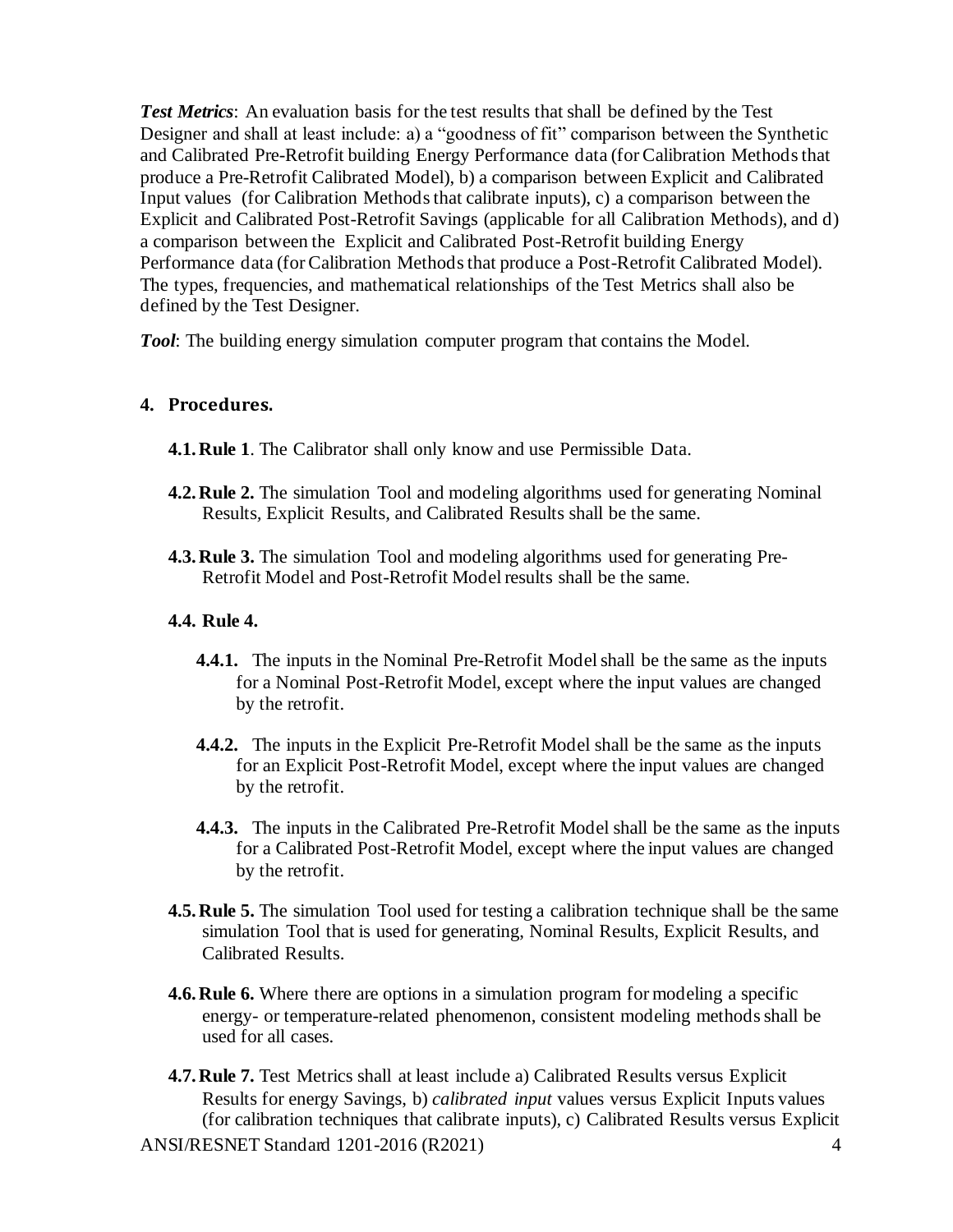Results for Base-Case Energy Performance (for Calibration Methodsthat calibrate the Base-Case Model), and d) a comparison between the Explicit and Calibrated Post-Retrofit building Energy Performance data (for Calibration Methods that produce a Post-Retrofit Calibrated Model).

**4.8.Rule 8.** The Test Designer*,* Calibrator and all who perform the tests shall adhere to rules 1 through 8.

#### **5. Steps**

- **5.1.Step 1.** The Test Designer shall define and document the nature, purpose, and scope of the calibration testing to be performed, including a) the Permissible Data, and b) the Test Metrics.
- **5.2.Step 2.** The Test Designer shall create a Base-Case Model and specification with all the required Nominal Inputsfor the simulation Tool to be used to model the Pre-Retrofit Base-Case building.
- **5.3. Step 3.** The Test Designer shall use the Model created in Step 2 to generate Nominal Results for Pre-Retrofit Energy Performance.
- **5.4.Step 4.** The Test Designer shall create specifications and with all the required Relative or Absolute Nominal Inputs for the retrofit measures to be applied, singly or in combination, to the Base-Case building.
- **5.5. Step 5.** The Test Designer shall use the Model(s) from Step 4 to generate Nominal Post-Retrofit Energy Performance results and Savings*.*
- **5.6.Step 6.** The Test Designer shall introduce input uncertainty into the Pre-Retrofit test specification:
	- **5.6.1.** Using the Nominal Model from Step 2, perform sensitivity tests on inputs with potentially high uncertainties to determine their relative effects on Nominal Model Results; select inputs that have both substantial uncertainties and substantial effects on outputs as Approximate Input*s*.
	- **5.6.2.** Specify an uncertainty range (Approximate Input Range) for each Approximate Input.
	- **5.6.3.** Select Explicit Inputs from the Approximate Input Ranges.
- **5.7. Step 7.** The Test Designer shall perform simulations using the Explicit Inputs to generate Pre-Retrofit Base-Case Synthetic Utility Bill Data*.*
- **5.8. Step 8.** The Test Designer shall perform simulations to generate Reference Results and Savings for the Post-Retrofit building: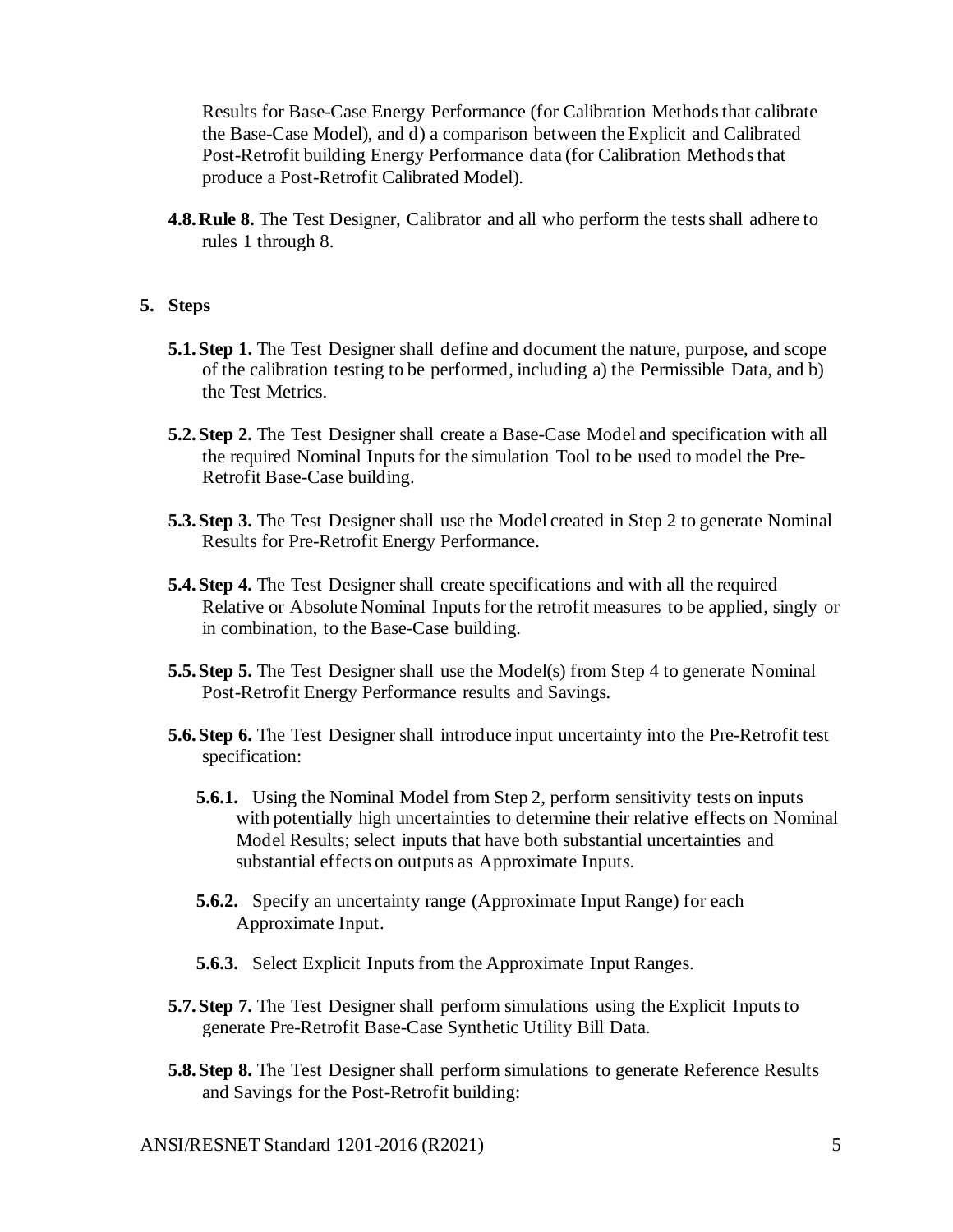- **5.8.1.** This shall be accomplished by adjusting appropriate Base Case Explicit Inputs with either Relative or Absolute Input values, as specified for each retrofit case and combination of cases.
- **5.9.Step 9.** The Calibrator shall perform the calibration and generate Base-Case and Calibrated Result Savings using the calibration technique being tested and the associated building energy simulation Tool**.**
	- **5.9.1.** Predict energy Savings via one of the following:
	- **5.9.1.1.** Calibrate the Nominal Base-Case Model Inputs using the Synthetic Utility Bill Data and the uncertainty ranges (described in Steps 6 and 7 above), then apply the specified retrofit cases to the Calibrated Model.
	- **5.9.1.2.** Apply the specified retrofit to the uncalibrated Base-Case Model and then calibrate or correct energy Savings predictions using the Synthetic Utility Bill Data (without adjustment to Base-Case Model inputs).
	- **5.9.1.3.** Other Calibration Methods:<sup>3</sup>

#### **5.10.Step 10. Evaluate the Calibration Method: 4,5**

- **5.10.1.** Compare the "goodness of fit" between the Synthetic and Calibrated Pre-Retrofit building Energy Performance data (for Calibration Methods that produce a pre-retrofit Calibrated Model).
- **5.10.2.** Compare the Explicit Input and Calibrated Input values (for Calibration Methods that calibrate inputs).
- **5.10.3.** Compare the Explicit and Calibrated post-retrofit Savings (applicable for all Calibration Methods).
- **5.10.4.** Compare the Explicit and Calibrated post-retrofit building Energy Performance data (for Calibration Methods that produce a Post-Retrofit Calibrated Model).

<sup>&</sup>lt;sup>3</sup> This test method makes no recommendation about how to perform calibrations. Any calibration technique that seeks to improve energy Savings predictions through use of pre-retrofit building Energy Performance data may be tested via this method.

<sup>4</sup> Informative Note: It may also be useful to compare Calibrated Results and Explicit Reference Results to the Nominal, uncalibrated results. Such a comparison can be used to determine the benefit of calibration.

<sup>&</sup>lt;sup>5</sup> Informative Note: The Test Designer may specify additional Test Metrics for evaluating the calibration technique.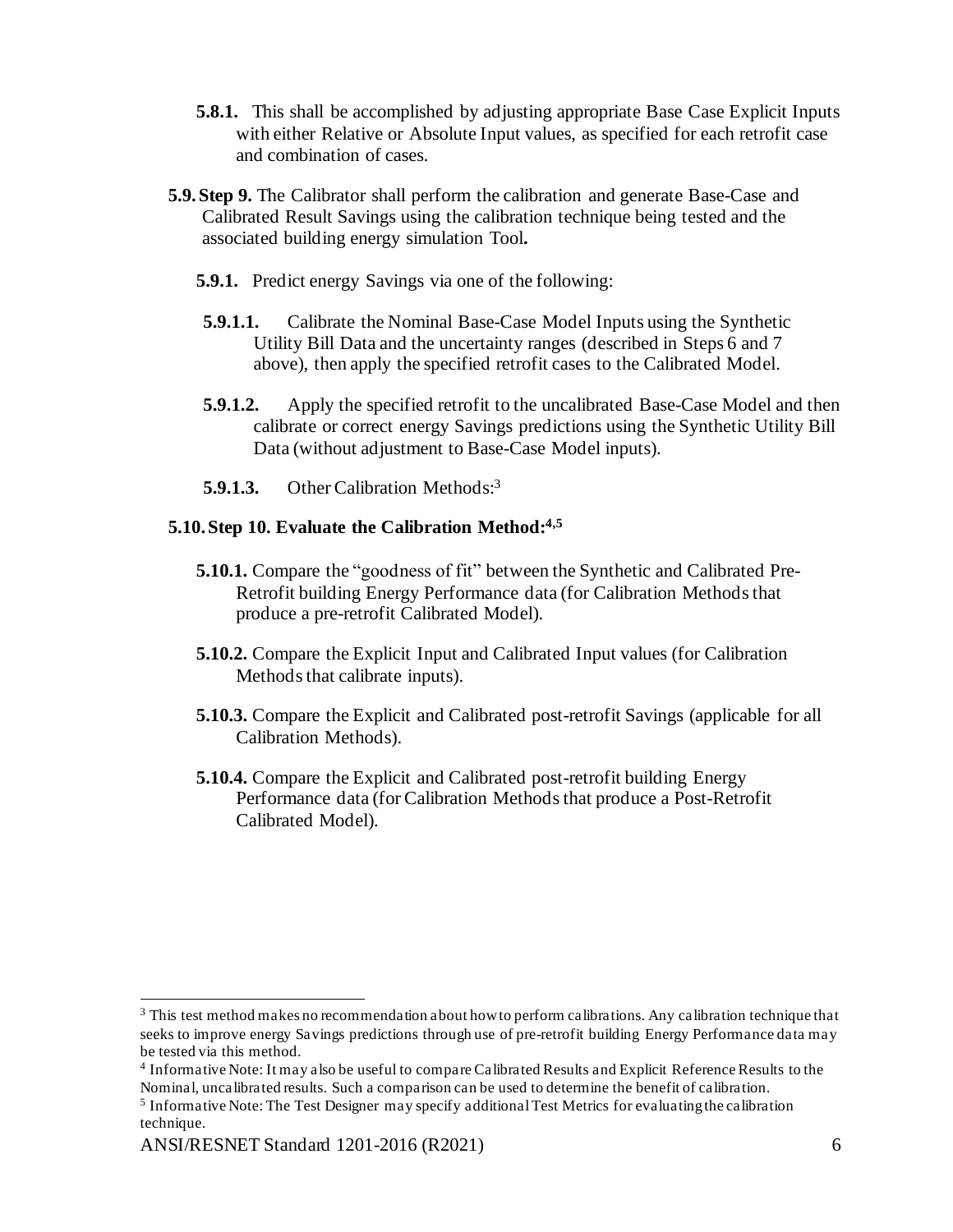# **Appendix A: Example Test Specification** (Informative)

The "Pure" calibration test method may be applied using aspects of the BESTEST-EX test specification (Judkoff et al 2010, 2011a) as described in this Appendix. BESTEST-EX details a method in which several simulation programs were used as reference programs to generate average Synthetic Utility Bill Data and savings data (Judkoff et. al., 2011a, 52414). Such an approach tests both the simulation program and the associated calibration technique together. The test method described in this document is different in that any given building simulation Tool can be used as its own reference in conjunction with a ModelCalibration Method to test the calibration technique. BESTEST-EX introduced this concept and named it the "Pure" calibration test method. Such an approach is a "Pure" test of the calibration technique alone. The reader is advised to substitute the concept of a simulation Tool generating its own Synthetic Utility Bill Data for the multiple reference simulation Tool approach whenever it is discussed in BESTEST-EX. Furthermore, there are many items in the BESTEST-EX specification that the test taker may choose to disregard because they are difficult to Model in their simulation Tool. If it is easier to use the modeling approaches in your simulation Tool instead of attempting to follow every detail of the BESTEST-EX specification, then use the modeling approaches in your Tool (e.g., using your typical space conditioning Model rather than the idealized space conditioning system as specified in BESTEST-EX). Be aware that if the exact BESTEST-EX specifications are not used, then comparison to the BESTEST-EX field trial results is not recommended. A good example of a study that employs the Pure calibration test method is [Robertson et. al., 2013]. This study used a combination of data from the BESTEST-EX test specification and specification data created by the authors which is an allowable practice in this method of test.

Even though this is an informative section, the mandatory steps are repeated below with information about how BESTEST-EX can be used to assist in the creation of test specifications.

**Step 1) The Test Designer shall define and document the nature, purpose, and scope of the calibration testing to be performed, including a) the Permissible Data, and b) the Test Metrics.** 

**Step 2) The Test Designer shall create a Base-Case Model and specification with all the required Nominal Inputs for the simulation Tool to be used to model the Pre-Retrofit, Base-Case building.**

• *Specifications: BESTEST-EX Section 1.2.1 can be used to guide the specification of the base-case building.*

**Step 3) The Test Designer shall use the Model created in Step 2 to generate Nominal Results for Pre-Retrofit Energy Performance.**

**Step 4) The Test Designer shall create specifications and Models with all the required Relative or Absolute Nominal Inputs for the retrofit measures to be applied, singly or in combination, to the building Base-Case Model.**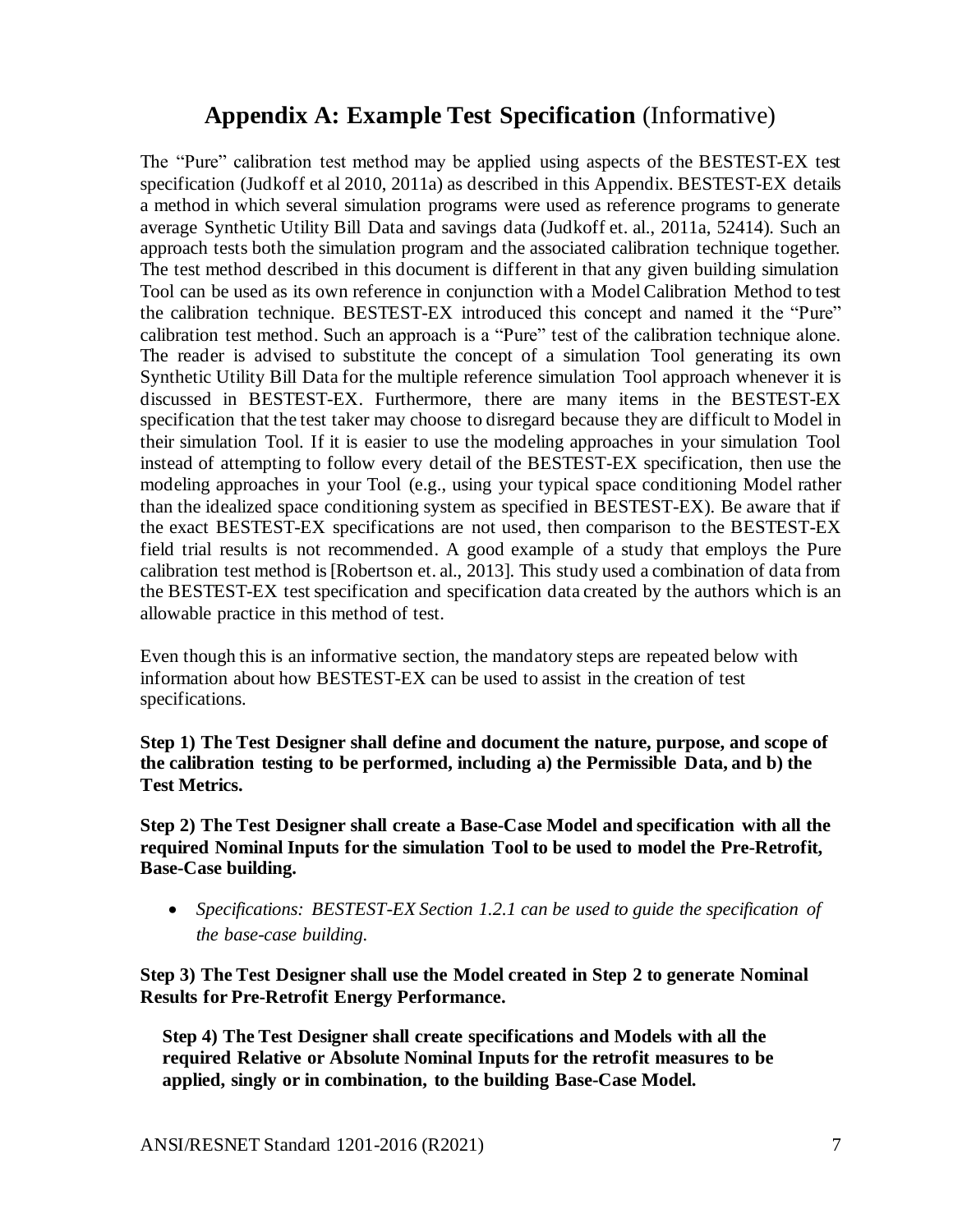• *Specifications: BESTEST-EX Sections 1.2.2 (physics retrofit cases) and 1.3.2 (calibration retrofit cases) can be used to guide the specification of retrofit measures.*

#### **Step 5) The Test Designer shall use the Model(s) from Step 4 to generate Nominal Results for Post-Retrofit Energy Performance and Savings.**

#### **Step 6) The Test Designer shall introduce input uncertainty into the Pre-Retrofit test specification:**

- a. Using the Nominal Model from Step 2, perform sensitivity tests on inputs with potentially high uncertainties to determine their relative effects on Nominal Model Results; select inputs that have both substantial uncertainties and substantial effects on outputs as Approximate Input*s*.
	- *Specifications: Uncertain and influential parameters are identified throughout BESTEST-EX Section 1.2.1. These are the inputs that have "min" and "max" values in additional to "nom" values. The user can identify alternative or additional approximate inputs.*
- b. Specify an uncertainty range (Approximate Input Range) for each Approximate Input.
	- *Specifications: Uncertainty ranges are specified for each Approximate Input in Section 1.2.1. The "min", "max", and "nom" values specify a triangular probability distribution that approximates the uncertainty for each input, as described in BESTEST-EX Appendix F.*
- c. Select Explicit Inputsfrom the Approximate Input Ranges.
	- *Specifications: Multiple calibration scenarios were generated for BESTEST-EX. Each calibration scenario has its own set of randomly selected* Explicit Inputs*. The randomly selected values for these scenarios can be found in Table 15 of [Judkoff et. al., 2011b]. If the test taker has followed the test procedures in BESTEST-EX, then it may be possible to use the values. If the test taker has deviated from the test specification (e.g., changes in uncertainty ranges, influential inputs, buildings specifications), then they need to generate new calibration scenarios by randomly selecting sets of Explicit Input values specific to their test specification (an approach similar to that described in BESTEST-EX Appendix F could be used).*

#### **Step 7) The Test Designer shall perform simulations using the Explicit Inputs to generate Pre-Retrofit, Base-Case Synthetic Utility Bill Data***.*

• *Reminder: The Synthetic Utility Bill Data generated with your own Tool and Model should be used instead of the reference Synthetic Utility Bill Data in BESTEST-EX.*

#### **Step 8) The Test Designer shall perform simulations to generate Explicit Reference Results for post-retrofit Energy Performance and Savings:**

a. This shall be accomplished by adjusting appropriate base case Explicit Inputs with either Relative Input or Absolute Input values, as specified for each retrofit case and combination of cases.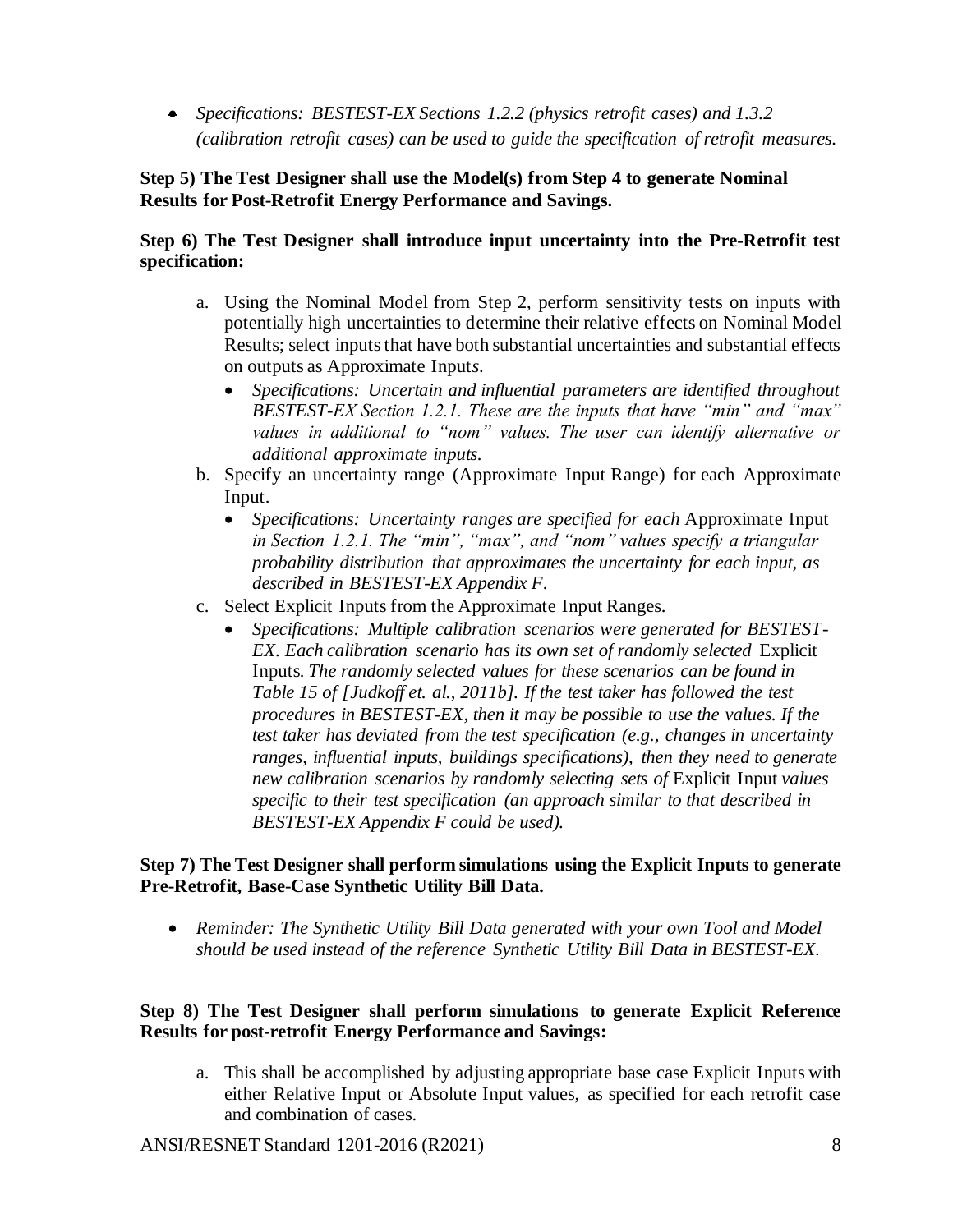#### **Step 9) The Calibrator shall perform the calibration and generate Base-Case and Calibrated Savings results using the Calibration Method being tested and the associated building energy simulation Tool.**

- a. Predict energy Savings via one of the following:
	- i. Calibrate the Nominal Base-Case Model inputs using the Synthetic Utility Bill Data and the uncertainty ranges (described in Steps 6 and 7 above), then apply the specified retrofit cases to the Calibrated Model.
	- ii. Apply the specified retrofit to the uncalibrated base case Model and then calibrate or correct energy Savings predictions using the Synthetic Utility Bill Data (without adjustment to Base-Case Model inputs).
	- iii. Other Calibration Methods. *Informative Note:* This test method makes no recommendation about how to perform calibrations. Any Calibration Method that seeks to improve energy Savings predictions through use of pre-retrofit building Energy Performance data may be tested via this method.

#### **Step 10) Evaluate the calibration technique:**

- a. Compare the "goodness of fit" between the Synthetic and Calibrated Pre-Retrofit building Energy Performance data (for Calibration Methods that produce a Pre-Retrofit Calibrated Model).
- b. Compare the Explicit and Calibrated input values (for Calibration Methods that calibrate inputs).
- c. Compare the Explicit and Calibrated Post-Retrofit Savings (applicable for all Calibration Methods)
- d. Compare the Explicit and Calibrated Post-Retrofit building Energy Performance data (for Calibration Methods that produce a Post-Retrofit Calibrated Model).
- e. *Informative Note*: It may also be useful to compare Calibrated Results and Explicit Reference Results to the uncalibrated Nominal Results. Such a comparison can be used to determine the benefit of calibration.
- f. *Informative Note*: The Test Designer may specify additional Test Metrics for evaluating the calibration technique.
- *Specifications: BESTEST-EX Appendix G describes how results can be evaluated to compare* Calibration Methods *and to assess the benefit of calibration. For the Pure calibration test method, all results used in the comparison must be generated by the simulation* Tool *that is used for the testing. Additionally, [Robertson et. al., 2013] demonstrates how goodness of fit, input agreement, and savings prediction accuracy can be evaluated using the Pure calibration approach.*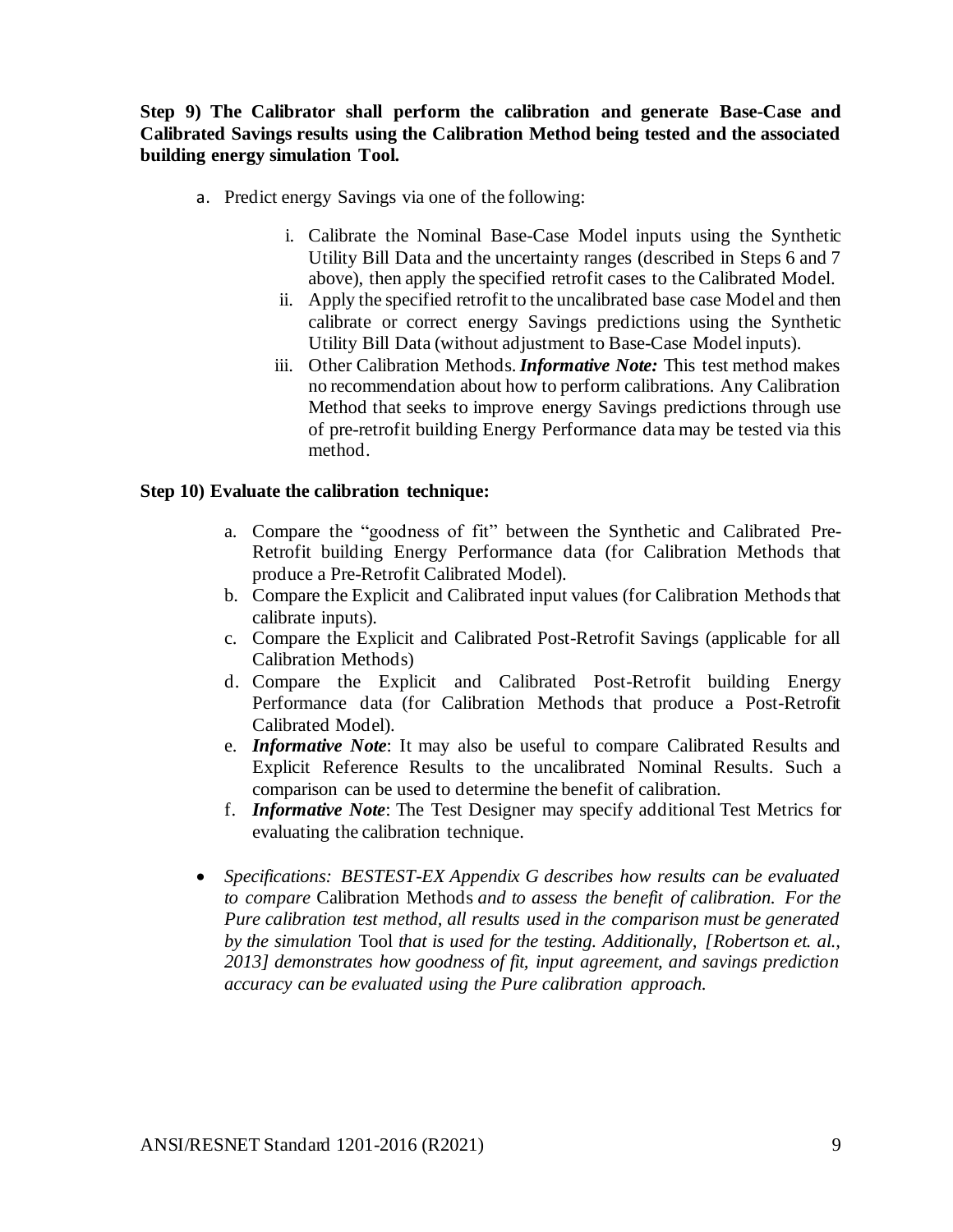## **Appendix B: Testing Model Calibration Techniques Using Synthetic Data and the "Pure" Test Method Path** (Informative)

This section summarizes a method for testing Model calibration procedures. Calibration is commonly used in conjunction with energy retrofit audit Models (Judkoff et. al., 2010, 2011a, 2011b; Reddy et. al., 2006; Robertson et. al., 2013). This test method was initially developed by NREL for testing calibration procedures used with residential retrofit audit software, however, the method is applicable in a commercial building context. Other terms frequently used to describe Model calibration include Model tuning, Model true-up, and Model reconciliation.

Typically, residential and commercial Model calibration has been implemented using monthly energy data collected from utility bills for an existing building that is about to receive an energy retrofit. Sometimes sub-metered, disaggregated, or higher frequency data is also available. An audit is conducted to gather information about the building needed to assemble an input file for a building energy simulation Tool. A calibration technique is used to reconcile Model predictions with the utility data, and then the "Calibrated Model" is used to predict energy Savings and energy cost Savings from a variety of retrofit measures and combinations thereof. Many variations on this approach exist, including some where the Savings predictions are subjected to calibration instead of, or along with the Model inputs.

While it is logical to use the actual performance data of the building to tune the Model, it is not certain that this will result in a Model that better predicts post-retrofit energy Savings. When calibrating a large number of inputs to a limited number of outputs (mathematically this is called an underdetermined or over-parameterized problem), there can be many combinations of input parameters that will result in a close match to the utility bill data, so a close match is not in itself proof of a good calibration. The lower the frequency of the building performance data, or the lower the informational content of that data, the lower the probability that the calibration actually improves the Model and associated energy Savings predictions. Therefore any method to test calibration techniques should use at least the following three figures of merit: a) the accuracy of the Savings prediction, b) how closely the calibrated input parameter values match the actual parameter values (when these can be known), and c) the goodness of fit between the modeled and measured data. A limiting factor in attempting to empirically validate calibration techniques is the lack of high quality monthly energy data for at least a year pre- and post-retrofit (higher frequency data and sub-metered data are better), good preand post-retrofit building characteristics data, local pre-and post-retrofit weather data, and the dates of the retrofit installations. Until a sufficient amount of such empirical data is available to researchers, an alternative test method can be used in which a building energy simulation Tool is used to generate its own synthetic utility bill energy use data, post retrofit energy use data, and energy Savings data. The synthetic data may be considered as a surrogate for actual data. Ideally, empirical data would be available for "bottom line" validation, while the analytical test method described here is used for diagnosis and improvement of calibration techniques.

This method of test refers to BESTEST-EX in Appendix A (below) to provide example test specifications that can be used in lieu of creating new test specifications (Judkoff et. al., 2010, 47427). BESTEST-EX details a method in which several simulation programs were used as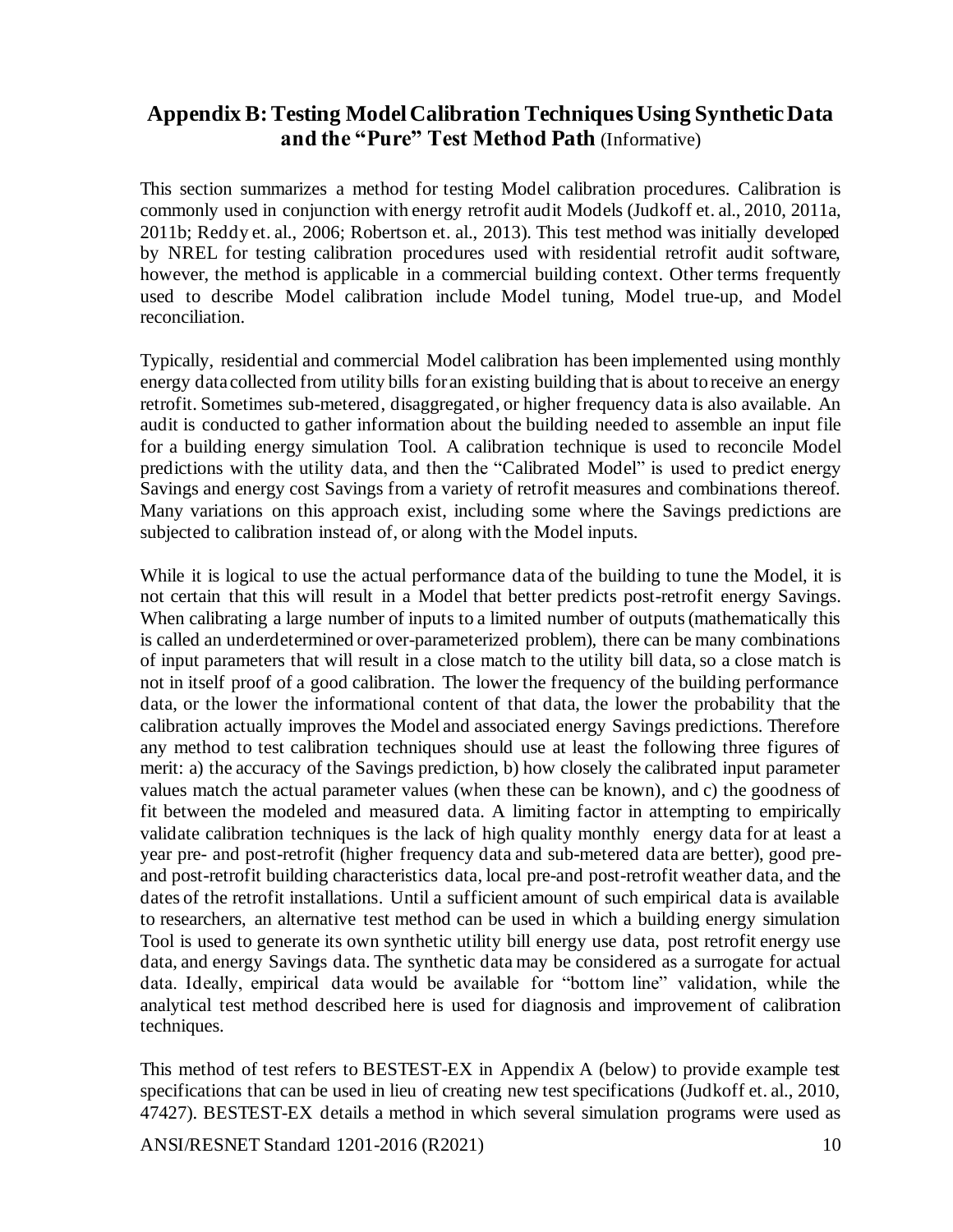reference programs to generate average Synthetic Utility Bill Data and Savings data (Judkoff et. al., 2011a, 52414). Such an approach tests both the simulation program and the associated calibration technique together. The test method described in this document is different in that any given building simulation Tool can be used as its own reference in conjunction with a Model Calibration Method to test the calibration technique. BESTEST-EX introduced this concept and named it the "Pure" calibration test method. Here, we further develop this method. In the Pure method a simulation Tool generates its' own Synthetic Utility Bill Data. Such an approach is a "Pure" test of the calibration technique alone. The reader is advised to substitute the concept of a simulation Tool generating its' own Synthetic Utility Bill Data for the multiple reference simulation Tool approach whenever it is discussed in BESTEST-EX. Furthermore, there are items in the BESTEST-EX specification that the test taker may choose to disregard because they are difficult to model in their simulation Tool. If it is easier to use the modeling approaches in a given simulation Tool instead of attempting to follow every detail of the BESTEST-EX specification, then use the modeling approaches in the Tool (e.g., using the Tool's typical space conditioning Model rather than the idealized space conditioning system as specified in BESTEST-EX). Be aware that if the exact BESTEST-EX specifications are not used, then comparison to the BESTEST-EX field trial results is not recommended. A good example of a study that employs the Pure calibration test method is [Robertson et. al., 2013]. This study used a combination of data from the BESTEST-EX test specification and specification data created by the authors which is an allowable practice in this method of test.

The "Pure" method for testing calibration techniques follows the general procedures outlined below immediately after the Definitions section.

## **Informative Definitions6,7**

*Absolute Input*: an input related to the retrofit that replaces a Base-Case Model input. For example, the new Solar Heat Gain Coefficient (SHGC) for a replacement window. (see Relative Input)

*Approximate Input*: An input that has been determined to be uncertain and sensitive. Such inputs are good candidates to test Model input Calibration Methods, and are also frequently relevant to applied retrofit measures.

*Approximate Input Range*: Defined range of input value uncertainty for a given Approximate Input.

*Automated Calibration Procedure*: A calibration procedure that requires no human judgment; a calibration procedure that would not be helped by a human knowing the test case Explicit Inputs or any other Non-Permissible Data.

<sup>&</sup>lt;sup>6</sup> Informative Note: Definitions of terms in this section are explanatory with examples to help the reader gain understanding and insight regarding this method of test. Informative Definitions shall not be used in the normative parts of this standard. Synonymous terms, are given to help in understanding the concepts. Normative definitions used in the normative sections are expressed in mandatory language

<sup>&</sup>lt;sup>7</sup> Informative Note: Capitalized words in this section designate that a word or phrase is defined in this section.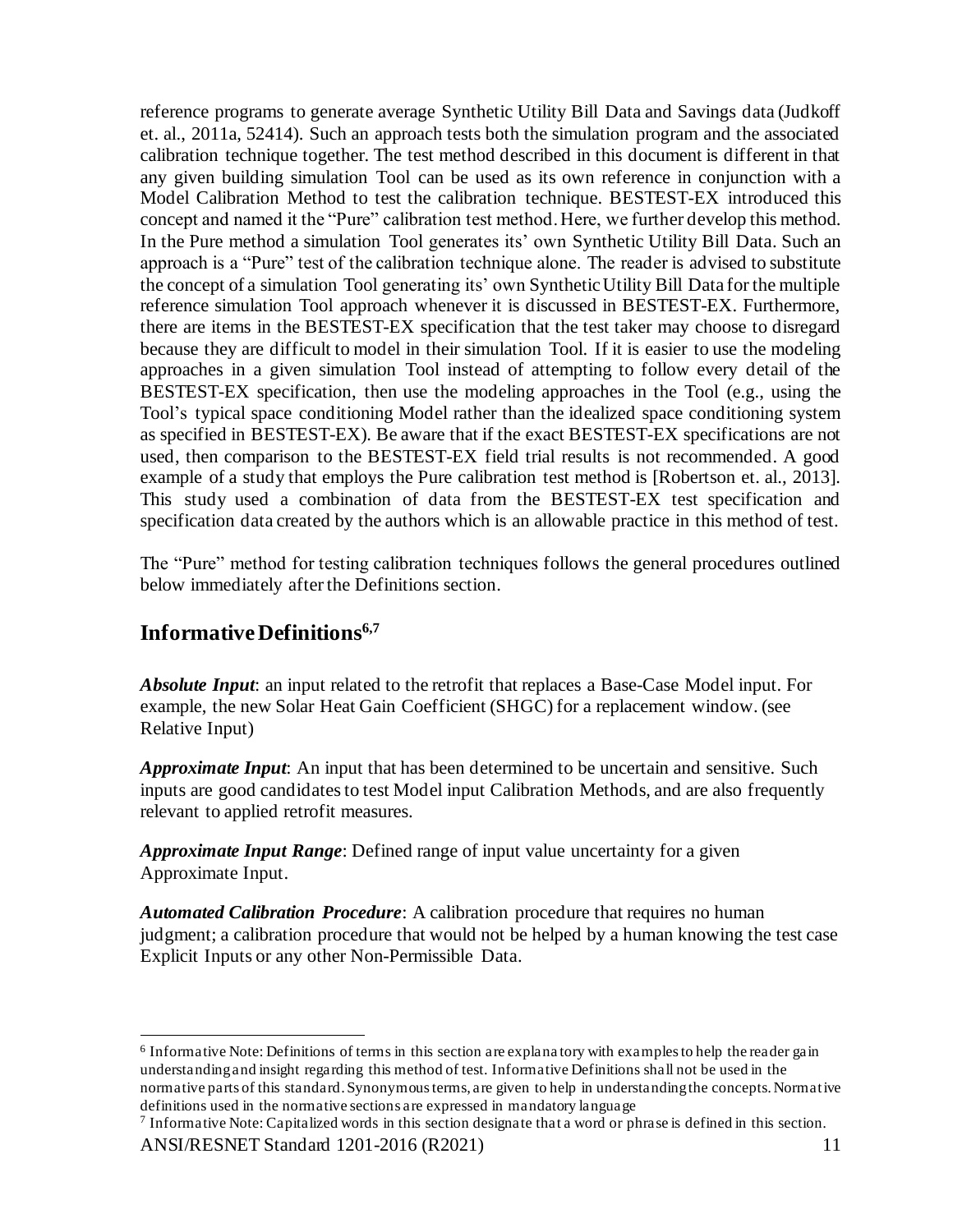*Automated Calibration Technique*: same as Automated Calibration Procedure.

*Base-Case Model*: The Model of the building before any retrofits are applied.

*Calibrated Inputs*: Inputs that have been determined by fitting to Synthetic Utility Bill Data (typically gas and electric consumption output). The Synthetic Utility Bill Data is generated with the Explicit Model.

*Calibrated Model*: The simulation Model that contains the Calibrated Inputs.

*Calibrated results*: Output from the Calibrated Model.

*Calibration Method*: A technique or procedure that attempts to improve energy-related predictions by utilizing existing energy-related building performance data.

*Calibrator*: The human or Automated Calibration Technique that will perform the calibration.

*Energy Performance*: A general term for the outputs or results generated during execution of the tests in this test method. These outputs quantify the energy-related performance of the test case building(s).

*Explicit Input*: An input value selected from within a defined range of uncertainty (see Approximate Input Range*).*

*Explicit Model*: The simulation Model that contains the Explicit Inputs and which is used to generate the Synthetic Energy Performance Data (typically gas and electric consumption output such as would appear on a utility bill, hence the term Synthetic Utility Bill Data).

*Explicit Results*: Output from the Explicit Model.

*Model*: Has a variety of meanings. For purposes of this document two meanings are important. 1) A Model is that part of a building energy simulation Tool that contains the inputs and is used during execution of a simulation run; 2) a Model is the mathematical and computer code representation inside a building energy simulation Tool of a physical phenomenon.

*Nominal Input*: The input value that would be assumed if no calibration were performed, such as the audit-recorded value, the software-defaulted value, or values obtained using credible sources such as the ASHRAE Handbook of Fundamentals. For certain kinds of tests, Nominal Inputs could be defined that are erroneous (very far from typical values) mimicking human error (e.g., typographical or bias errors). In BESTEST-EX Nominal Inputs are sometimes referred to as physics inputs, although there are a few instances in BESTEST-EX where the physics inputs and Nominal Inputs are different.

*Nominal Model*: The simulation Model that contains the Nominal Inputs. In BESTEST-EX Nominal Models are sometimes referred to as Physics Models or physics test cases.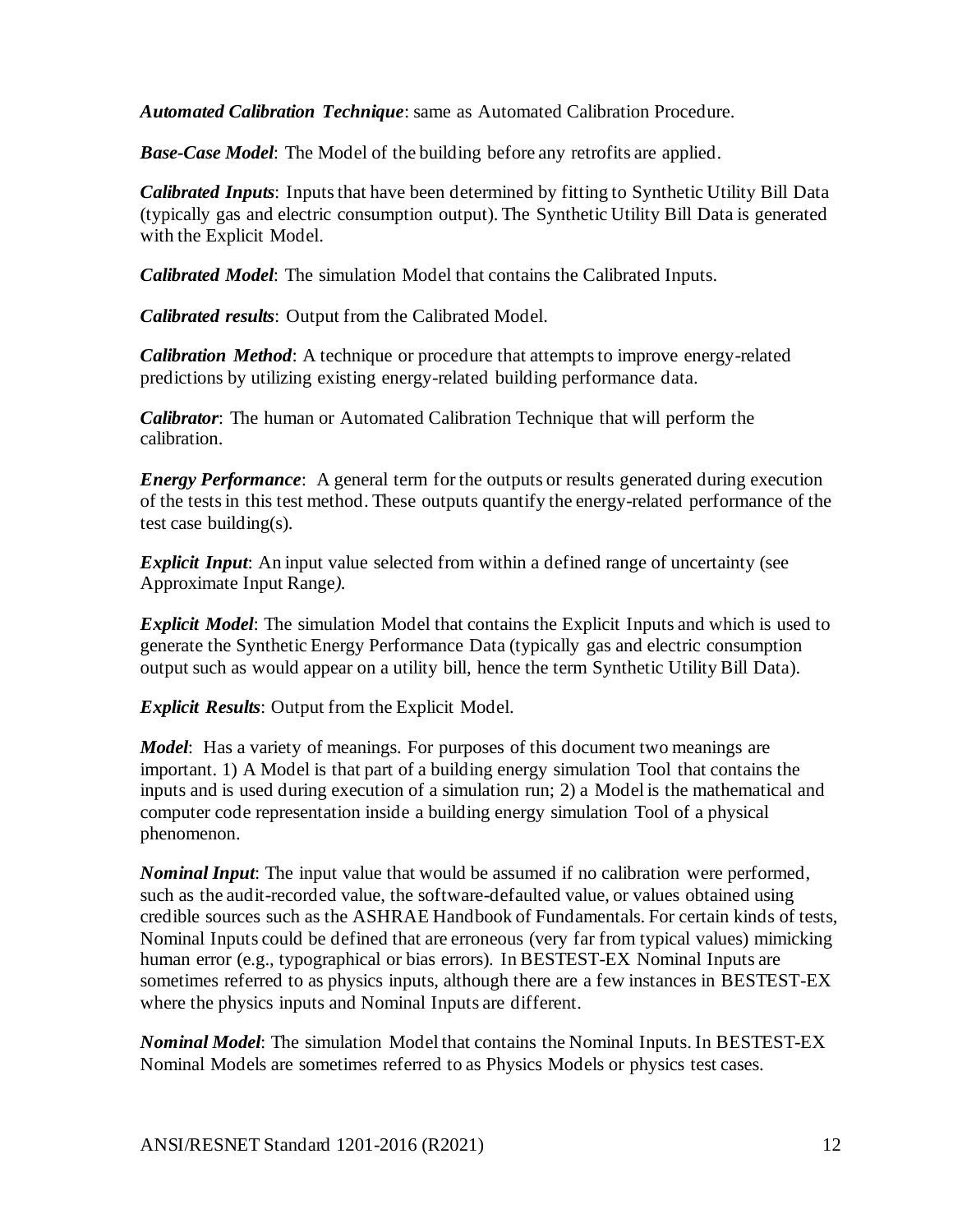*Nominal Results*: Output from the Nominal Model. In BESTEST-EX Nominal Results are sometimes referred to as physics results or physics test case results.

*Non-Permissible Data*: Non-Permissible Data should not be known or used by the Calibrator and includes all data which has not been defined as Permissible Data.

*Permissible Data*: Data types and frequencies which have been defined at the beginning of the test procedure by the Test Designer as allowed to be known and used by the Calibrator.

*Physics Tests*: A term used in BESTEST-EX to describe tests of the correctness of the building energy simulation Tool. Physics Tests use Nominal Inputs.

*Post-Retrofit Model(s)*: The Base-Case Model that has been revised to include individual or combined packages of retrofit measures.

*Pre-Retrofit Model*: The Base-Case Model (the Model before any retrofit measures have been applied).

*"Pure" Method for Testing Calibration Techniques*: A method in which the building energy simulation Tool to be used in conjunction with a calibration method, is used to generate the Synthetic Utility Bill Data and all other simulation results needed to perform the test.

*Reference Model*: The Explicit Model.

*Reference Results*: The outputs or results from the Explicit Model.

*Relative Input*: An input related to the retrofit that adjusts a base case input. For example, add R-6 to the existing roof insulation. (see Absolute Input)

*Synthetic Energy Performance Data*: Base case and retrofit energy output data generated with the Explicit Model. This data is a surrogate for actual energy use data measured in a real building for purposes of this test method.

*Synthetic Utility Bill Data*: Utility Bill Data generated using the Explicit Model. Synthetic Utility Bill Data can be at any frequency, level of sub-metering, or degree of disaggregation.

*Test Designer*: Individual or team that designs the test and specifies which data shall be "permissible", the "Test Metrics", and units that shall be used to evaluate the test results.

*Test Metrics*: An evaluation basis for the test results that shall be defined by the Test Designer and shall at least include: a) a "goodness of fit" comparison between the Synthetic and Calibrated Pre-Retrofit building Energy Performance data (for Calibration Methods that produce a Pre-Retrofit Calibrated Model), b) a comparison between Explicit and Calibrated Input values (for Calibration Methods that calibrate inputs), c) a comparison between the Explicit and Calibrated Post-Retrofit Savings (applicable for all Calibration Methods), and d) a comparison between the Explicit and Calibrated Post-Retrofit building Energy Performance data (for Calibration Methods that produce a Post-Retrofit Calibrated Model). The types, frequencies, and mathematical relationships of the Test Metrics shall also be defined by the Test Designer.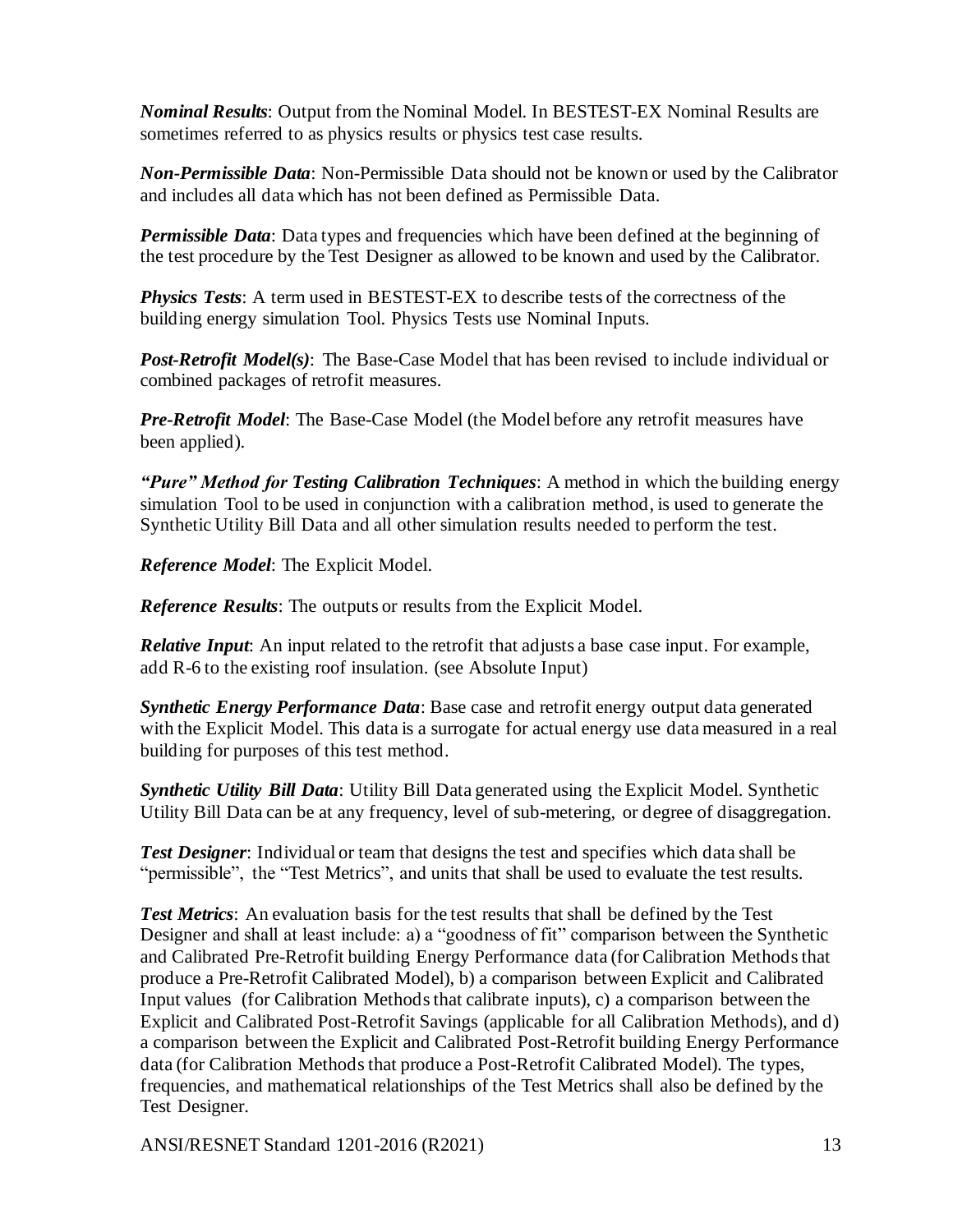*Tool*: The building energy simulation computer program that contains the Model.

## **Outline and Explanation of Procedures** (Informative)

The Test Designer defines the scope of the calibration testing. The purpose is to determine at the beginning of the test process the exact nature of the test, what information is permitted to be known and used by a human or automated Calibrator, and what metrics shall be used to evaluate the test results. For example, if the scope of the calibration testing is intended to mimic a common audit and calibration scenario (e.g., the approach used in BESTEST-EX), then the only Permissible Data for the Calibrator would be a) synthetic whole-building monthly gas and electric energy use data (no disaggregated data allowed for this example), b) Nominal Inputs representing the input data that would be collected by an auditor or modeler, and c) input uncertainty ranges for those inputs that are to be calibrated. The metrics for this example would typically be a) calibrated monthly and annual energy Savings versus explicit monthly and annual energy Savings, b) Calibrated Input values versus Explicit Input values (for methods that calibrate inputs), and c) calibrated base-case monthly and annual energy use data versus explicit base-case monthly and annual energy use data. If the goal of the testing is to determine the benefit of using hourly synthetic smart meter data, or submetered or disaggregated data, (e.g., the approach used in Robertson et. al.) then the Test Designer shall define precisely what type and frequency of data shall be permitted to be known and used by the Calibrator and what types, frequencies, and mathematical relationships of results data shall be used as Test Metrics.

Create specifications for a pre-retrofit base case test building(s) defining the values for Nominal Input parameters that a building simulation Model would need. This does not have to be a real existing building, but the specification should be representative of the types of buildings for which the calibration technique(s) will be used.

Use the Nominal Model to generate nominal pre-retrofit energy use output results. The Nominal Model is sometimes referred to as the Physics Model in BESTEST-EX because BESTEST-EX included a series of building Physics Tests. The Nominal Model can also be used by the Test Designer to identify sensitive parameters.

Create specifications for individual and packages of retrofit measures to be applied to the preretrofit test building(s). Nominal Input values for the retrofit measures should be expressed as "relative" or "absolute" values depending on the kind of retrofit. For example, adding R-15 of insulation to existing insulation in the attic would be a "relative" retrofit parameter value, whereas a window replacement would consist of several "absolute" retrofit parameter values. This distinction becomes important when applying retrofit measures to the calibrated base case because key base case parameter values are considered uncertain.

Use the Nominal Model for retrofits to generate post-retrofit energy use output results and Savings. Nominal retrofit Models are sometimes referred to as Physics retrofit Models in BESTEST-EX.

Introduce input uncertainty into the pre-retrofit test specification. This represents the uncertainty associated with collecting audit survey data and developing inputs from that data.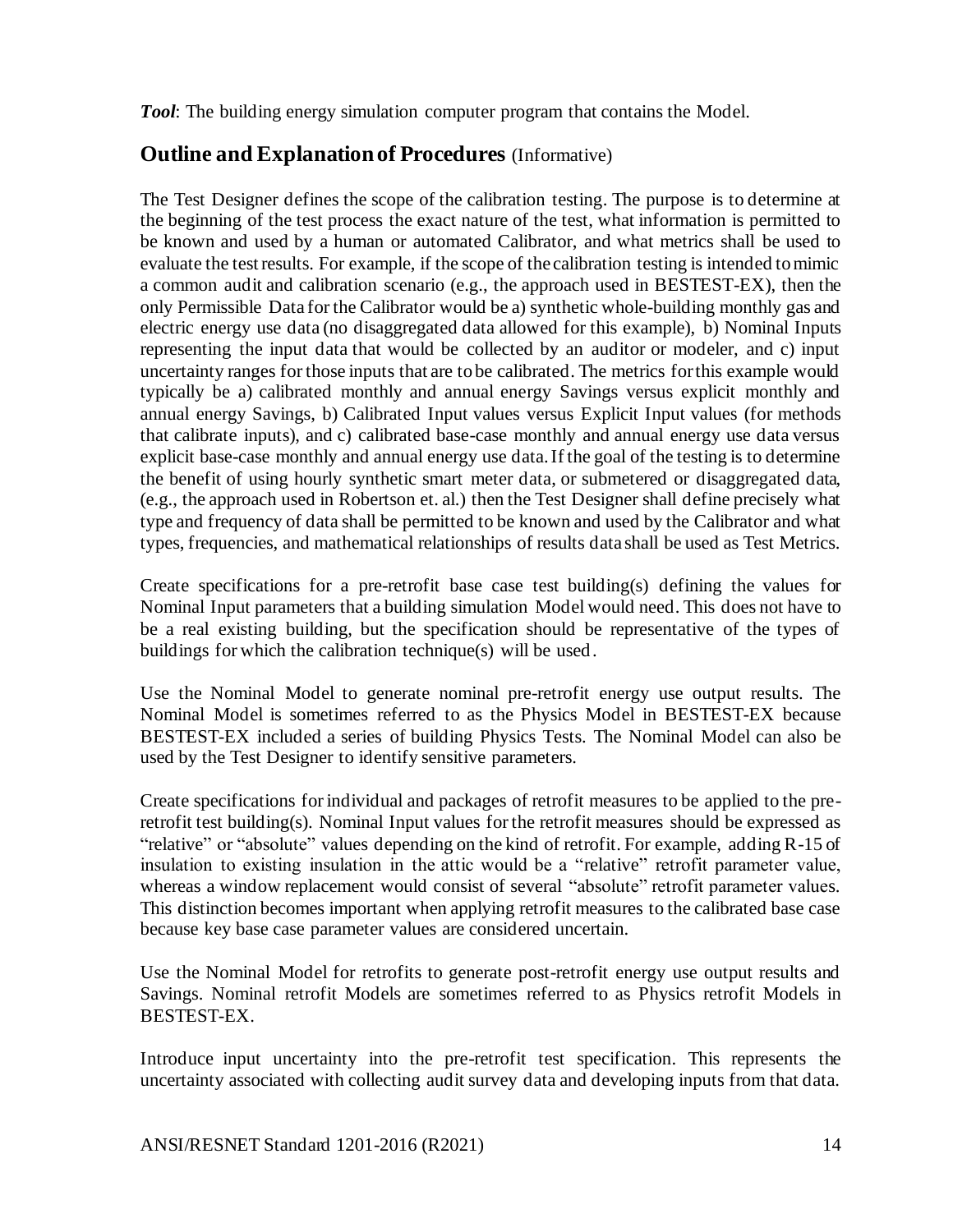- Use the Nominal Pre-Retrofit Model to perform sensitivity tests on inputs with potentially high uncertainties to determine their relative effects on outputs; select inputs that have both substantial uncertainties and effects on outputs as Approximate Input*s*.
- Specify an uncertainty range (Approximate Input Range) for each Approximate Input.
- Select Explicit Inputs from within the Approximate Input Ranges. It is necessary that those who will be performing the calibrations, the Calibrators*,* are blind to the Explicit Inputs. It may be useful to choose combinations of Explicit Inputs that yield high, medium, and low pre-retrofit energy use. One way to select Explicit Inputs is randomly within the Approximate Input Ranges. Another would be to select Explicit Inputs as the most-probably "correct" input, for example when the Nominal Inputs are designed to test a calibration process for correcting errors such as typographical or bias in the Model input.

Perform simulations using the Explicit Inputsto generate the Pre-Retrofit Base-Case Synthetic Utility Bill Data. This is typically monthly electric and gas consumption data, but the method can be used to generate and test against higher frequency or lower frequency Synthetic Energy Performance Data. Also, end-use data at varying levels of disaggregation can be used, mimicking the availability of sub-metered data.

Perform simulations to generate Explicit Results for Post-Retrofit Energy Performance and Savings. Starting with the appropriate explicit pre-retrofit Base-Case Model, adjust appropriate base case inputs for each retrofit case and combinations of cases.

Develop tested program and calibration technique results. The Calibrator may only know Permissible Data. Typically, this would mean that the Calibrator could know the Nominal Model and the Approximate Input Ranges, but could not know the Explicit Inputs or the Explicit retrofit outputs and Savings results until the test is completed.

Predict energy Savings via one of the following:

- Calibrate the Base-Case Model inputs using the Synthetic Utility Bill Data (described in 6 above), then apply the specified retrofit cases to the Calibrated Model.
- Apply the specified retrofits to the uncalibrated Base-Case Model and then calibrate or correct energy Savings predictions using the Synthetic Energy Bill Data (without adjustment to Base-Case Model inputs), e.g., as (calibrated Savings) = (predicted Savings)  $\times$  (base case actual bills)/(base case predicted bills).
- Other Calibration Methods. This test method makes no recommendation about how to perform calibrations. Any Calibration Method that seeks to improve energy Savings predictions through use of pre-retrofit building Energy Performance data may be tested via this method.

Use, at least, the following comparisons to evaluate the adequacy of the tested Calibration Method:

- Compare the goodness of fit between the Synthetic and Calibrated Pre-Retrofit building Energy Performance data(for Calibration Methods that produce a Pre-Retrofit calibrated Model).
- Compare the Explicit and Calibrated Post-Retrofit building Energy Performance data (for those Calibration Methods that produce a Post-Retrofit Calibrated Model).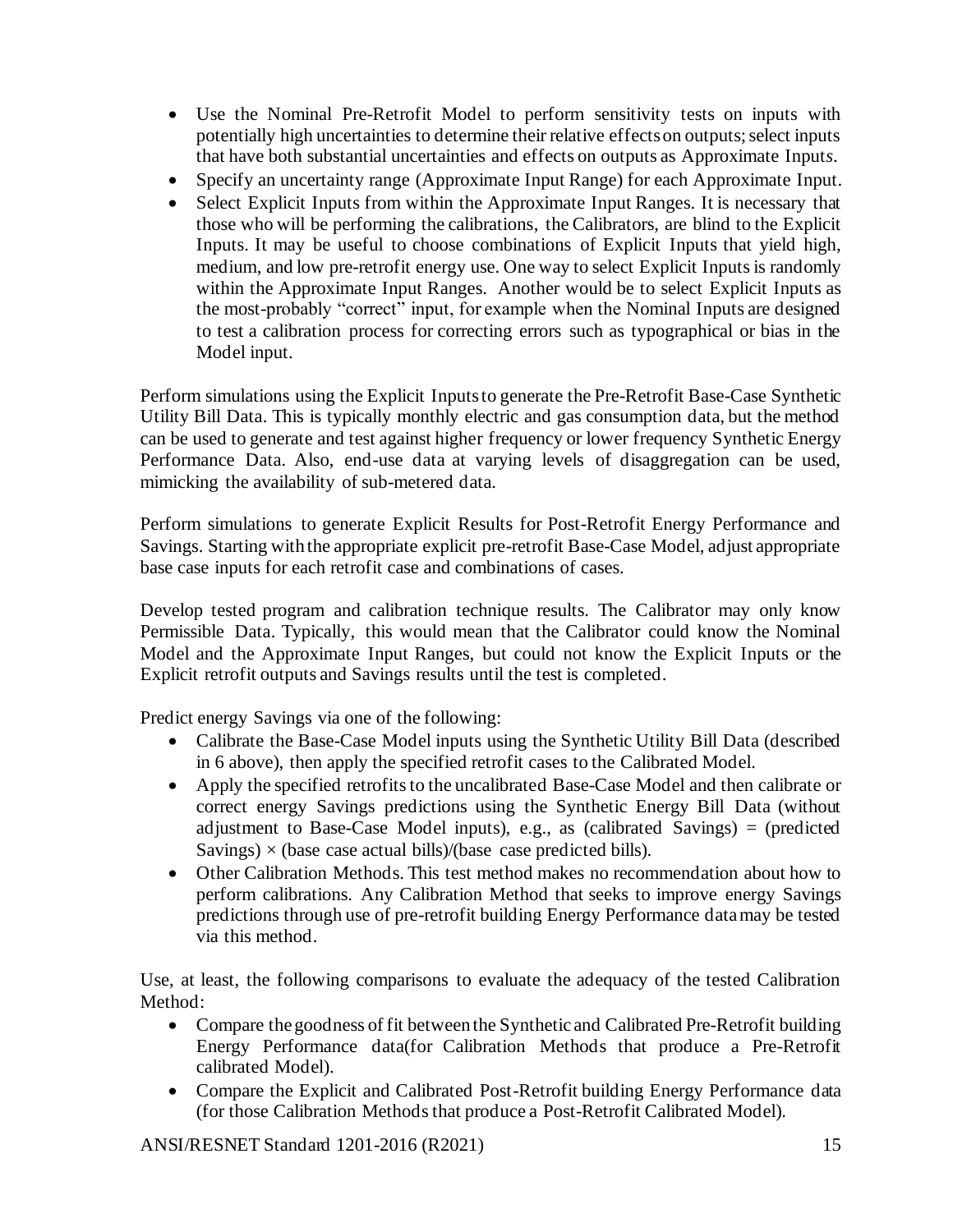- Compare the Savings predictions from the tested simulation Tool and associated Calibration Method, versus the Savings predictions from the same simulation Tool run with Explicit Inputs (applies to all Calibration Methods).
- Compare Explicit and Calibrated Input values (for Calibration Methods that calibrate inputs).

All of these comparisons are important for assessing the accuracy of the Calibration Method. A large disagreement in any one of them indicates the presence of compensating errors or some other error. Not all Calibration Methods will allow all of the above comparisons, however, all Calibration Methods will allow comparison of the Savings predictions from the tested simulation Tool and any associated Calibration Method, to the Savings predictions from the same Tool run with the Explicit Inputs. If generated, the Calibrated Model outputs and Savings may also be compared to the nominal outputs and Savings (the "uncalibrated" results) to gauge the benefit of calibration (Judkoff et. al., 2010, 47427, Appendix G).

The method for testing Model Calibration Methods described above is a "Pure" calibration test in that the Synthetic Utility Bill Data is generated with the tested program, and the program accuracy related to building physics modeling is not tested. The Pure calibration test requires a) automated calibration where no human judgment is necessary (i.e., a calibration procedure that would not be helped by a human knowing "Non-Permissible Data"), or b) that the modeler running the calibration test does not know "Non-Permissible Data". In the most common cases Non-Permissible Data would include a) the Explicit Inputs used to develop the Synthetic Utility Bill Data, b) the results from the Explicit Pre-Retrofit Model(s) except for those results defined as permissible such as Synthetic Utility Bill Data, and c) the results from the Post-Retrofit Model(s) and the Savings from the retrofits until the test is complete.

This method facilitates "self-testing" of a calibration technique, and is useful in several ways, including: a) testing a single Calibration Method, b) testing several Calibration Methods to determine under what test conditions each is best, and c) investigating how much, and what kind, of informational content is needed in the synthetic calibration data to achieve good calibrations with different Calibration Methods (eg. monthly vs daily vs hourly data and availability of different types of submetered or disaggregated data). The Pure calibration test, however, may not be practical for a certification test that must be administered by a third party organization and where an honor system is not deemed appropriate. A method to facilitate third party testing which assures that the person performing the test does not know the Explicit Inputs, has also been developed (Judkoff et al. [2011a, 2011b]) and is referred to as the "reference program method." The main difference between the two test methods is that for the reference program method several (preferably at least three) reference programs are used to generate the Synthetic Utility Bill Data, and to create the Reference Results for energy Savings. The bills and the Savings are taken as the average of the reference program results. The reference program method is both a test of the Calibration Method, and a test of how closely the Physics Models in the tested program match the Physics Models in the reference programs. Example acceptance criteria may be used to facilitate the comparison of energy Savings predictions (Judkoff et al 2011a). Figure 1 illustrates the overall conceptual approach to testing Model Calibration Method and illustrates both the "reference program" and "Pure" methods.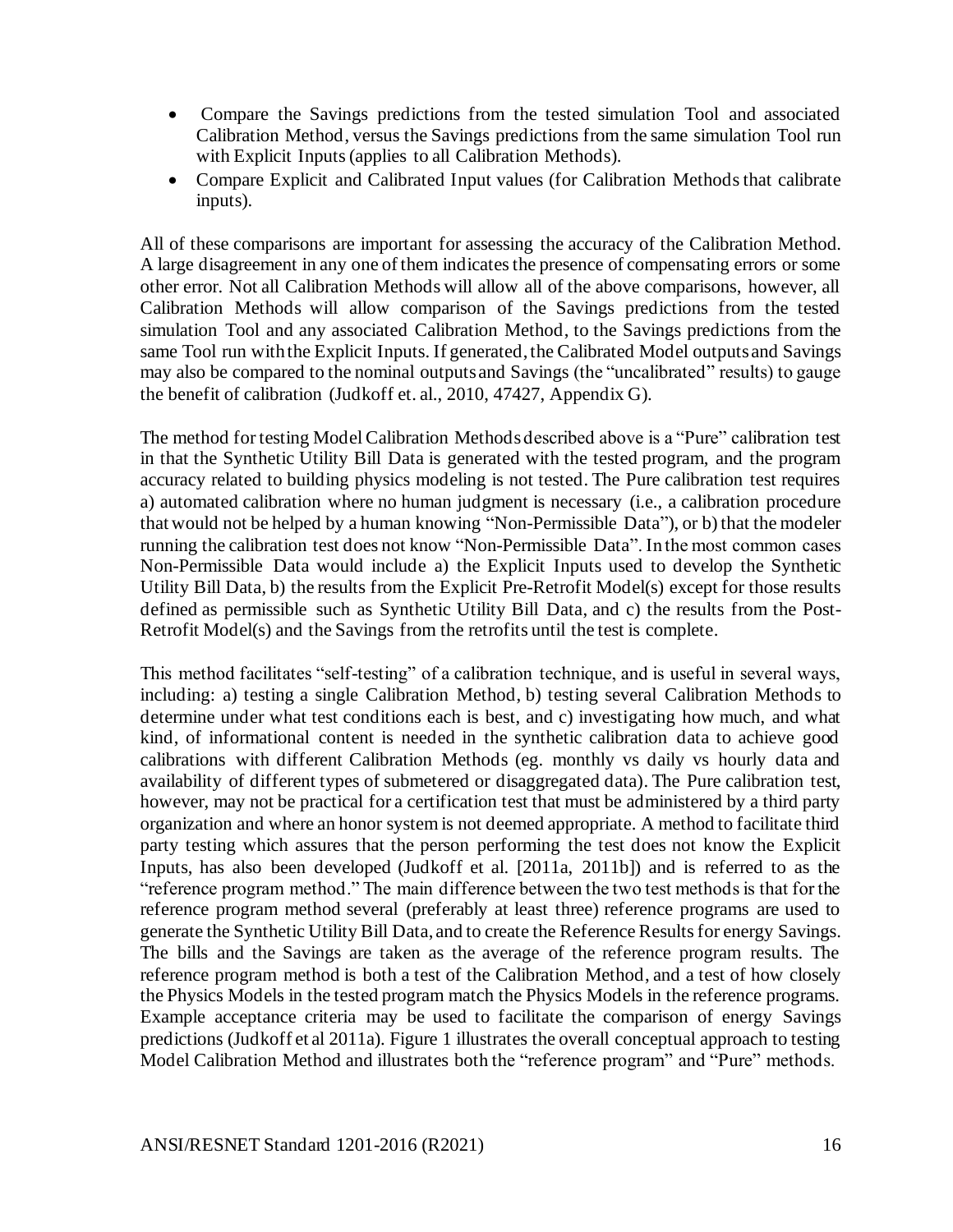

**Fig. 1 Calibration Cases Conceptual Flow (Judkoff et al. 2011a)**